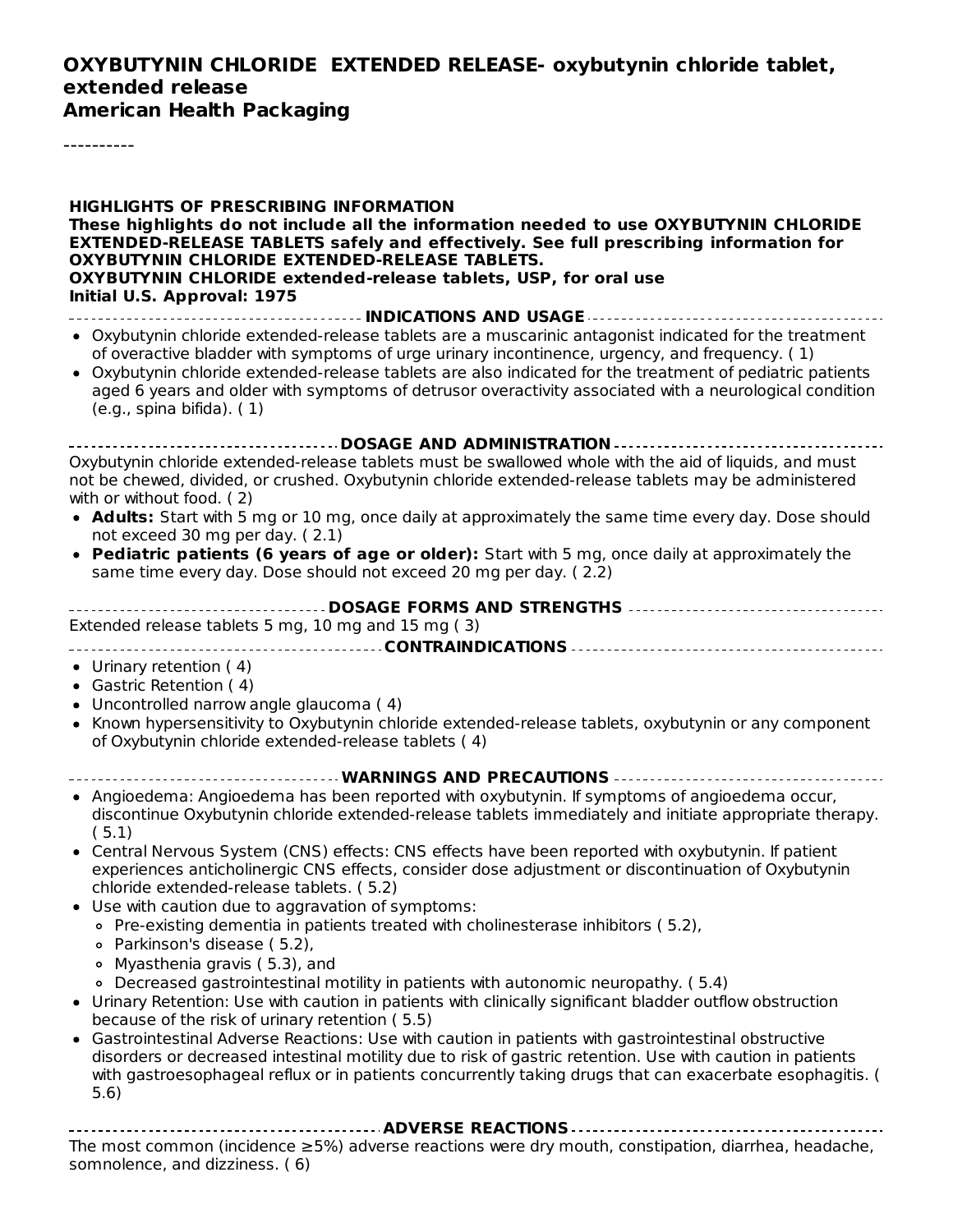#### somnolence, and dizziness. ( 6) **To report SUSPECTED ADVERSE REACTIONS, contact Lannett Company, Inc. at 1-844-834- 0530 or FDA at 1-800-FDA-1088 or www.fda.gov/medwatch.**

#### **DRUG INTERACTIONS**

- Co-administration with other anticholinergic drugs may increase the frequency and/or severity of anticholinergic-like effects. ( 7)
- Co-administration with strong cytochrome P450 (CYP) 3A4 inhibitors (e.g., ketoconazole) increases the systemic exposure of oxybutynin. ( 7)

#### **USE IN SPECIFIC POPULATIONS**

- Pediatric Use: Oxybutynin chloride extended-release tablets are not recommended in pediatric patients who cannot swallow the tablet whole without chewing, dividing or crushing, or in children under the age of 6 years. ( 8.4)
- Renal or Hepatic Impairment: There have been no studies conducted in patients with renal or hepatic impairment. ( 8.6, 8.7)

#### **See 17 for PATIENT COUNSELING INFORMATION.**

**Revised: 4/2021**

#### **FULL PRESCRIBING INFORMATION: CONTENTS\***

#### **1 INDICATIONS AND USAGE**

#### **2 DOSAGE AND ADMINISTRATION**

2.1 Adults

2.2 Pediatric Patients Aged 6 Years of Age and Older

#### **3 DOSAGE FORMS AND STRENGTHS**

#### **4 CONTRAINDICATIONS**

#### **5 WARNINGS AND PRECAUTIONS**

- 5.1 Angioedema
- 5.2 Central Nervous System Effects
- 5.3 Worsening of Symptoms of Myasthenia Gravis
- 5.4 Worsening of Symptoms of Decreased Gastrointestinal Motility in Patients with Autonomic Neuropathy
- 5.5 Urinary Retention
- 5.6 Gastrointestinal Adverse Reactions

### **6 ADVERSE REACTIONS**

- 6.1 Clinical Trials Experience
- 6.2 Postmarketing Experience

#### **7 DRUG INTERACTIONS**

#### **8 USE IN SPECIFIC POPULATIONS**

- 8.1 Pregnancy
- 8.2 Lactation
- 8.4 Pediatric Use
- 8.5 Geriatric Use
- 8.6 Renal Impairment
- 8.7 Hepatic Impairment

#### **10 OVERDOSAGE**

#### **11 DESCRIPTION**

### **12 CLINICAL PHARMACOLOGY**

- 12.1 Mechanism of Action
- 12.2 Pharmacodynamics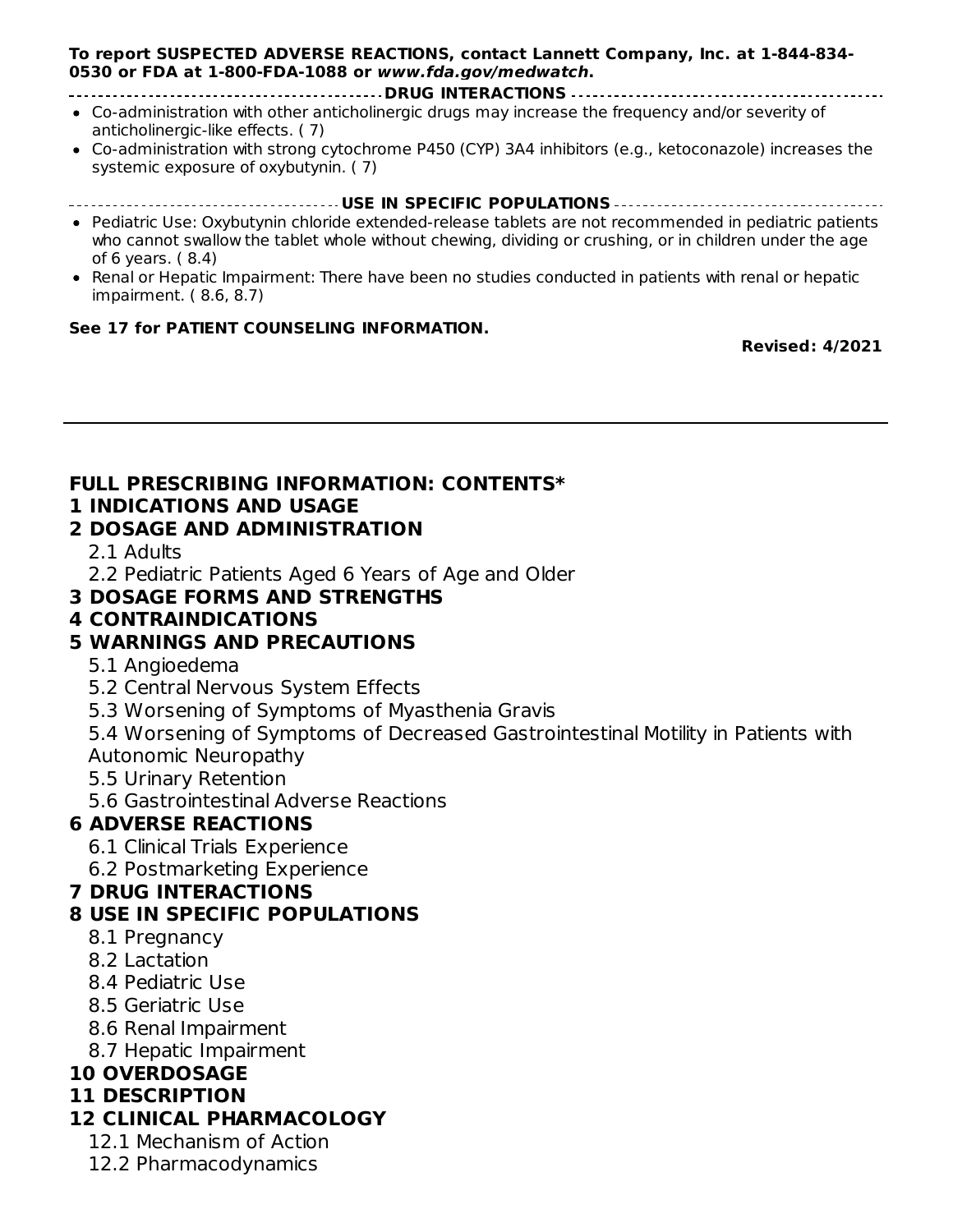## **13 NONCLINICAL TOXICOLOGY**

13.1 Carcinogenesis, Mutagenesis, Impairment of Fertility

#### **14 CLINICAL STUDIES**

## **16 HOW SUPPLIED/STORAGE AND HANDLING**

#### **17 PATIENT COUNSELING INFORMATION**

 $\ast$  Sections or subsections omitted from the full prescribing information are not listed.

## **FULL PRESCRIBING INFORMATION**

## **1 INDICATIONS AND USAGE**

Oxybutynin chloride extended-release tablets are a muscarinic antagonist indicated for the treatment of overactive bladder with symptoms of urge urinary incontinence, urgency, and frequency.

Oxybutynin chloride extended-release tablets are also indicated for the treatment of pediatric patients aged 6 years and older with symptoms of detrusor overactivity associated with a neurological condition (e.g., spina bifida).

## **2 DOSAGE AND ADMINISTRATION**

Oxybutynin chloride extended-release tablets must be swallowed whole with the aid of liquids, and must not be chewed, divided, or crushed.

Oxybutynin chloride extended-release tablets may be administered with or without food.

## **2.1 Adults**

The recommended starting dose of Oxybutynin chloride extended-release tablets is 5 or 10 mg once daily at approximately the same time each day. Dosage may be adjusted in 5-mg increments to achieve a balance of efficacy and tolerability (up to a maximum of 30 mg/day). In general, dosage adjustment may proceed at approximately weekly intervals.

## **2.2 Pediatric Patients Aged 6 Years of Age and Older**

The recommended starting dose of Oxybutynin chloride extended-release tablets is 5 mg once daily at approximately the same time each day. Dosage may be adjusted in 5 mg increments to achieve a balance of efficacy and tolerability (up to a maximum of 20 mg/day).

## **3 DOSAGE FORMS AND STRENGTHS**

Oxybutynin chloride extended-release tablets are available as 5, 10 and 15 mg tablets for oral use:

5 mg: White, round, biconvex tablet with "270" printed on one side and "KU" printed on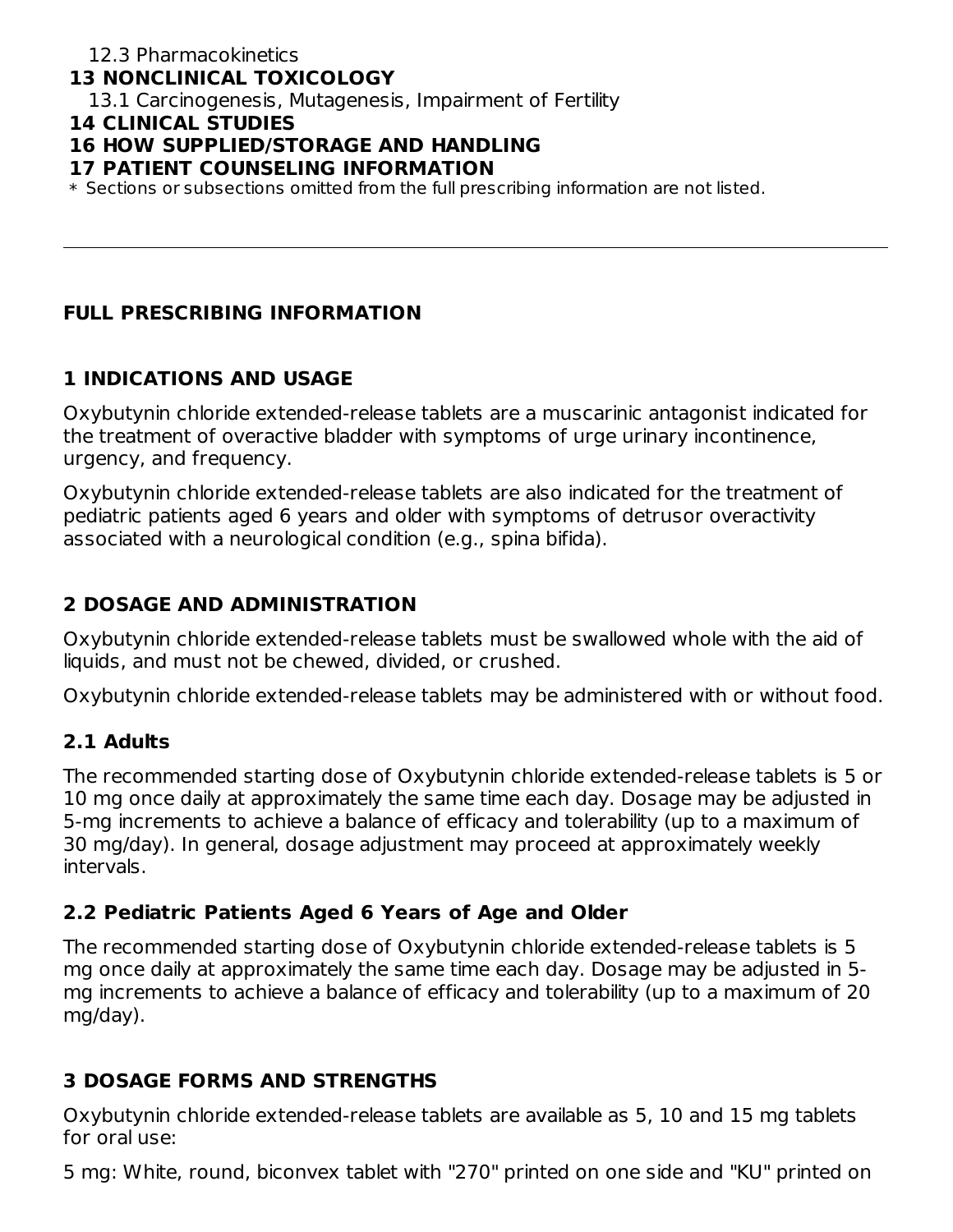the other side with black ink.

10 mg: White, round, biconvex tablet with "271" printed on one side and "KU" printed on the other side with black ink.

15 mg: White, round, biconvex tablet with "272" printed on one side and "KU" printed on the other side with black ink.

## **4 CONTRAINDICATIONS**

Oxybutynin chloride extended-release tablets are contraindicated in patients with urinary retention, gastric retention and other severe decreased gastrointestinal motility conditions, uncontrolled narrow-angle glaucoma.

Oxybutynin chloride extended-release tablets are also contraindicated in patients who have demonstrated hypersensitivity to the drug substance or other components of the product. There have been reports of hypersensitivity reactions, including anaphylaxis and angioedema.

## **5 WARNINGS AND PRECAUTIONS**

## **5.1 Angioedema**

Angioedema of the face, lips, tongue and/or larynx has been reported with oxybutynin. In some cases, angioedema occurred after the first dose. Angioedema associated with upper airway swelling may be life-threatening. If involvement of the tongue, hypopharynx, or larynx occurs, oxybutynin should be promptly discontinued and appropriate therapy and/or measures necessary to ensure a patent airway should be promptly provided.

## **5.2 Central Nervous System Effects**

Oxybutynin is associated with anticholinergic central nervous system (CNS) effects [see Adverse Reactions (6)]. A variety of CNS anticholinergic effects have been reported, including hallucinations, agitation, confusion and somnolence. Patients should be monitored for signs of anticholinergic CNS effects, particularly in the first few months after beginning treatment or increasing the dose. Advise patients not to drive or operate heavy machinery until they know how Oxybutynin chloride extended-release tablets affect them. If a patient experiences anticholinergic CNS effects, dose reduction or drug discontinuation should be considered.

Oxybutynin chloride extended-release tablets should be used with caution in patients with preexisting dementia treated with cholinesterase inhibitors due to the risk of aggravation of symptoms.

Oxybutynin chloride extended-release tablets should be used with caution in patients with Parkinson's disease due to the risk of aggravation of symptoms.

## **5.3 Worsening of Symptoms of Myasthenia Gravis**

Oxybutynin chloride extended-release tablets should be used with caution in patients with myasthenia gravis due to the risk of aggravation of symptoms.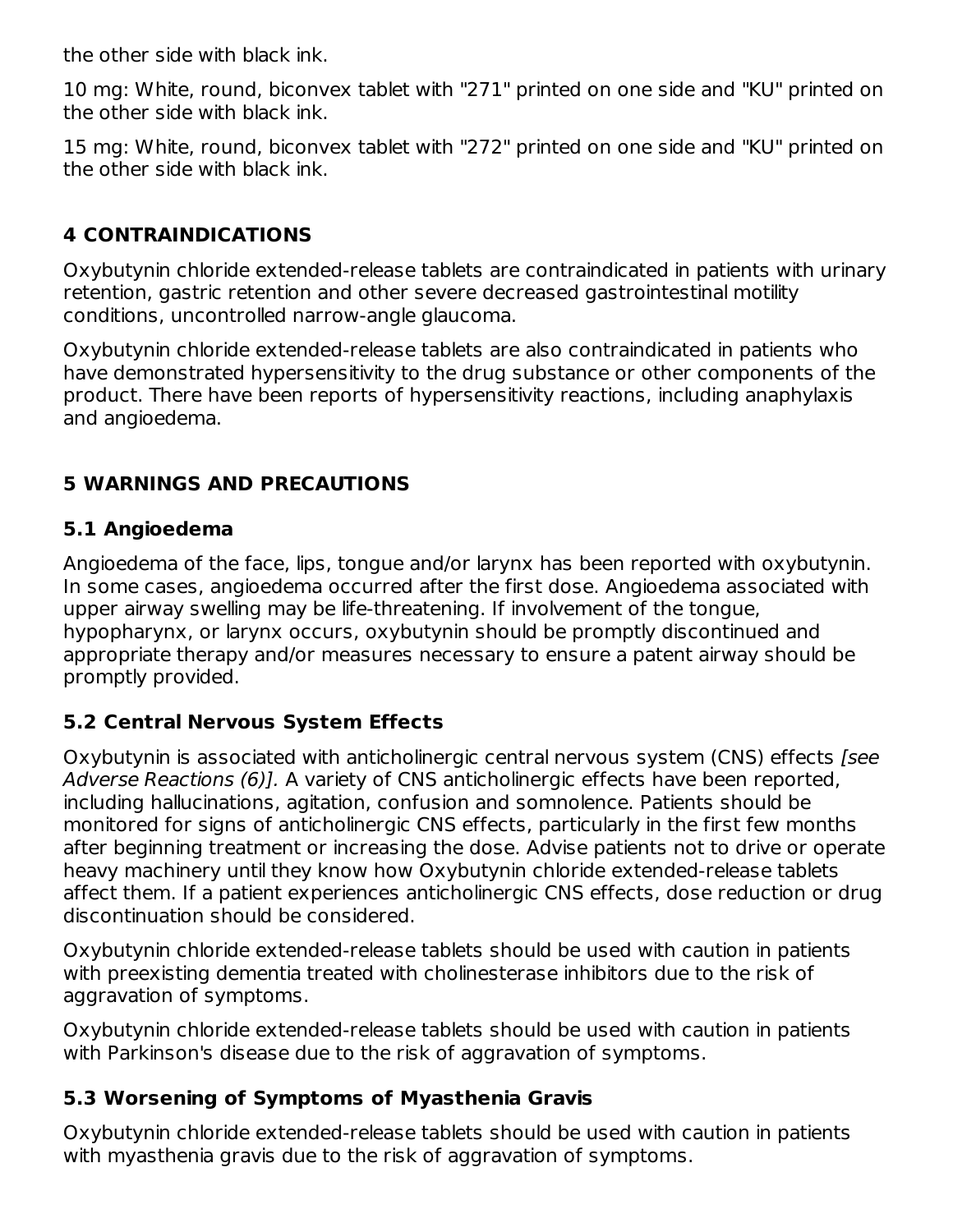## **5.4 Worsening of Symptoms of Decreased Gastrointestinal Motility in Patients with Autonomic Neuropathy**

Oxybutynin chloride extended-release tablets should be used with caution in patients with autonomic neuropathy due to the risk of aggravation of symptoms of decreased gastrointestinal motility.

## **5.5 Urinary Retention**

Oxybutynin chloride extended-release tablets should be administered with caution to patients with clinically significant bladder outflow obstruction because of the risk of urinary retention [see Contraindications (4)].

## **5.6 Gastrointestinal Adverse Reactions**

Oxybutynin chloride extended-release tablets should be administered with caution to patients with gastrointestinal obstructive disorders because of the risk of gastric retention [see Contraindications (4)].

Oxybutynin chloride extended-release tablets, like other anticholinergic drugs, may decrease gastrointestinal motility and should be used with caution in patients with conditions such as ulcerative colitis and intestinal atony.

Oxybutynin chloride extended-release tablets should be used with caution in patients who have gastroesophageal reflux and/or who are concurrently taking drugs (such as bisphosphonates) that can cause or exacerbate esophagitis.

As with any other nondeformable material, caution should be used when administering Oxybutynin chloride extended-release tablets to patients with preexisting severe gastrointestinal narrowing (pathologic or iatrogenic). There have been rare reports of obstructive symptoms in patients with known strictures in association with the ingestion of other drugs in nondeformable controlled-release formulations.

## **6 ADVERSE REACTIONS**

## **6.1 Clinical Trials Experience**

Because clinical trials are conducted under widely varying conditions, the adverse reaction rates observed in the clinical trials of a drug cannot be directly compared to rates in the clinical trials of another drug and may not reflect the rates observed in clinical practice.

The safety and efficacy of Oxybutynin chloride extended-release tablets (5 to 30 mg/day) was evaluated in 774 adult subjects who participated in five double-blind, controlled clinical trials. In four of the five studies, Oxybutynin chloride IR (5 to 20 mg/day in 199 subjects) was an active comparator. Adverse reactions reported by  $\geq 1\%$ of subjects are shown in Table 1.

## **Table 1: Adverse Drug Reactions Reported by ≥ 1% of Oxybutynin chloride extended-release tablets-treated Adult Subjects in Five Double-blind, Controlled Clinical Trials of Oxybutynin chloride extended-release tablets**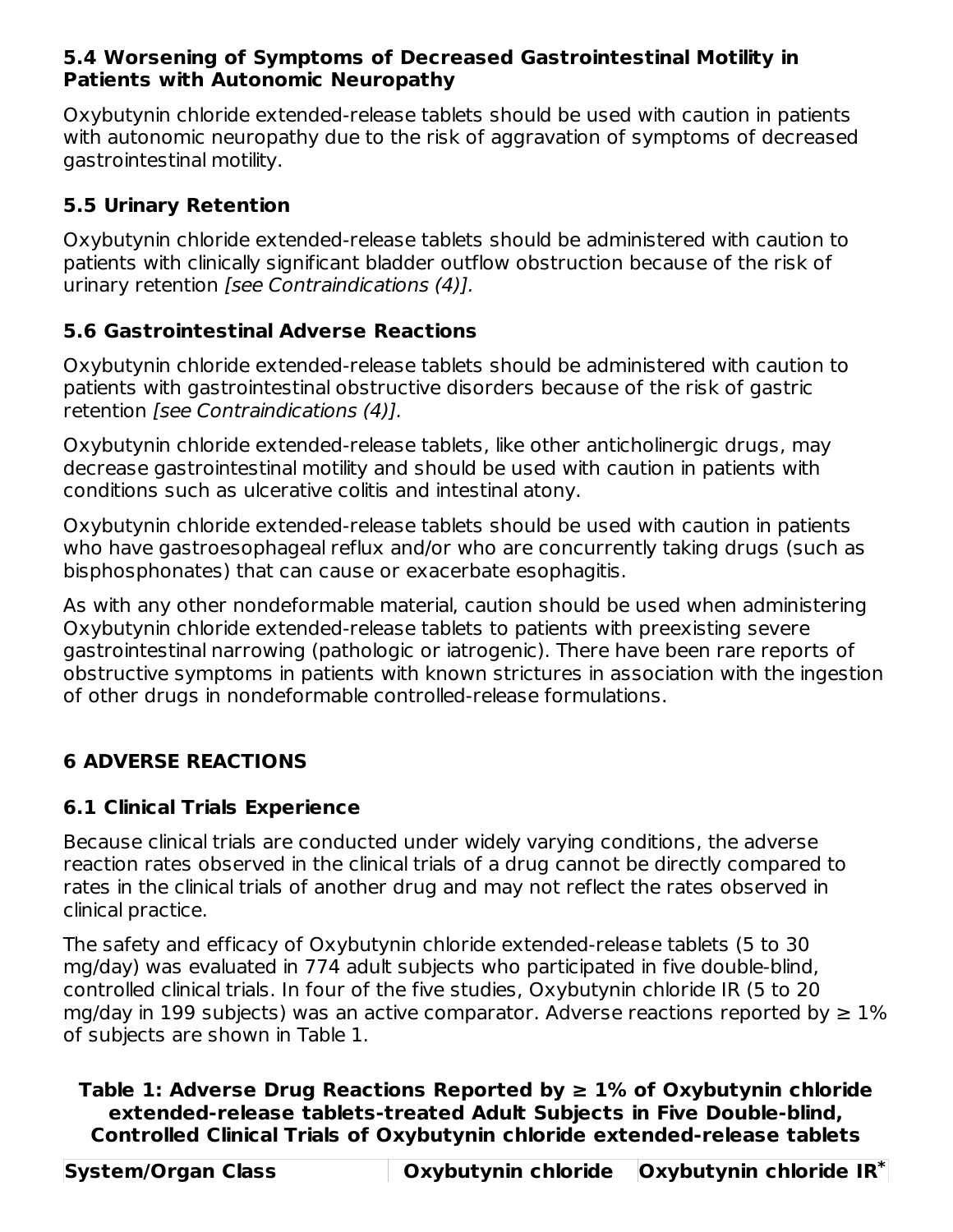| <b>Preferred Term</b>                                       | extended-release<br>tablets<br>5 to 30 mg/day<br>$n = 774$<br>% | 5 to 20 mg/day<br>$n = 199$<br>% |
|-------------------------------------------------------------|-----------------------------------------------------------------|----------------------------------|
| <b>Psychiatric Disorders</b>                                |                                                                 |                                  |
| Insomnia                                                    | 3.0                                                             | 5.5                              |
| <b>Nervous System Disorders</b>                             |                                                                 |                                  |
| Headache                                                    | 7.5                                                             | 8.0                              |
| Somnolence                                                  | 5.6                                                             | 14.1                             |
| <b>Dizziness</b>                                            | 5.0                                                             | 16.6                             |
| Dysgeusia                                                   | 1.6                                                             | 1.5                              |
| <b>Eye Disorders</b>                                        |                                                                 |                                  |
| Vision blurred                                              | 4.3                                                             | 9.6                              |
| Dry eye                                                     | 3.1                                                             | 2.5                              |
| <b>Respiratory, Thoracic and Mediastinal Disorders</b>      |                                                                 |                                  |
| Cough                                                       | 1.9                                                             | 3.0                              |
| Oropharyngeal pain                                          | 1.9                                                             | 1.5                              |
| Dry throat                                                  | 1.7                                                             | 2.5                              |
| Nasal dryness                                               | 1.7                                                             | 4.5                              |
| <b>Gastrointestinal Disorders</b>                           |                                                                 |                                  |
| Dry mouth                                                   | 34.9                                                            | 72.4                             |
| Constipation                                                | 8.7                                                             | 15.1                             |
| Diarrhea                                                    | 7.9                                                             | 6.5                              |
| <b>Dyspepsia</b>                                            | 4.5                                                             | 6.0                              |
| <b>Nausea</b>                                               | 4.5                                                             | 11.6                             |
| Abdominal pain                                              | 1.6                                                             | 2.0                              |
| Vomiting                                                    | 1.3                                                             | 1.5                              |
| Flatulence                                                  | 1.2                                                             | 2.5                              |
| Gastro-esophageal reflux                                    | 1.0                                                             | 0.5                              |
| disease                                                     |                                                                 |                                  |
| <b>Skin and Subcutaneous Tissue Disorders</b>               |                                                                 |                                  |
| Dry skin                                                    | 1.8                                                             | 2.5                              |
| Pruritus                                                    | 1.3                                                             | 1.5                              |
| <b>Renal and Urinary Disorders</b>                          |                                                                 |                                  |
| Dysuria                                                     | 1.9                                                             | 2.0                              |
| Urinary hesitation                                          | 1.9                                                             | 8.5                              |
| Urinary retention                                           | 1.2                                                             | 3.0                              |
| <b>General Disorders and Administration Site Conditions</b> |                                                                 |                                  |
| Fatigue                                                     | 2.6                                                             | 3.0                              |
| <b>Investigations</b>                                       |                                                                 |                                  |
| Residual urine volume <sup>†</sup>                          | 2.3                                                             | 3.5                              |

\*  $IR =$  immediate release

† The bundled term residual urine volume consists of the preferred terms residual urine volume and residual urine volume increased.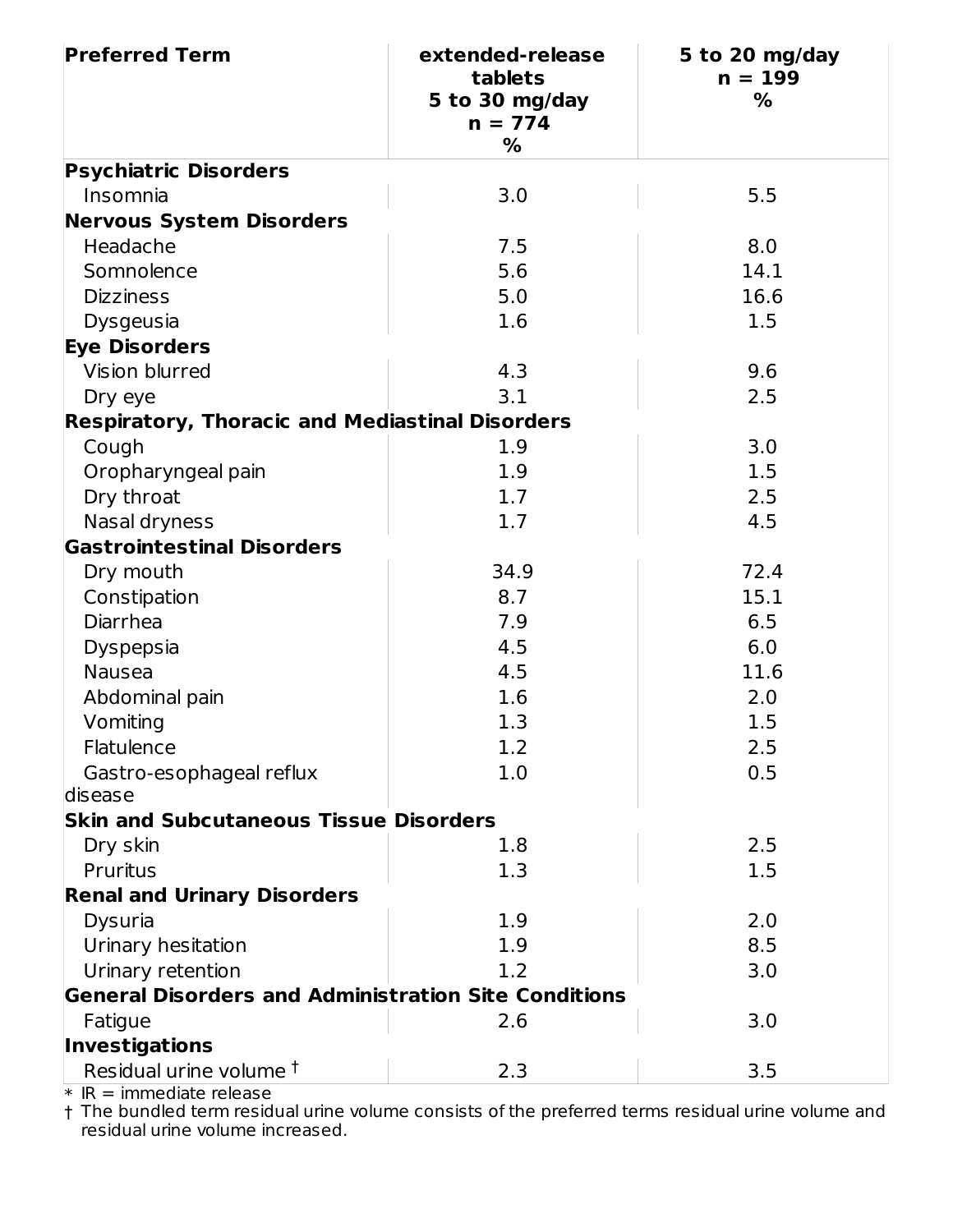The discontinuation rate due to adverse reactions was 4.4% with Oxybutynin chloride extended-release tablets compared to 0% with Oxybutynin chloride IR. The most frequent adverse reaction causing discontinuation of study medication was dry mouth  $(0.7\%)$ .

The following adverse reactions were reported by <1% of Oxybutynin chloride extended-release tablets-treated patients and at a higher incidence than placebo in clinical trials: Metabolism and Nutrition Disorders: anorexia, fluid retention; Vascular disorders: hot flush; Respiratory, thoracic and mediastinal disorders: dysphonia; Gastrointestinal Disorders: dysphagia, frequent bowel movements; General disorders and administration site conditions: chest discomfort, thirst.

## **6.2 Postmarketing Experience**

The following additional adverse reactions have been reported from worldwide postmarketing experience with Oxybutynin chloride extended-release tablets. Because postmarketing reactions are reported voluntarily from a population of uncertain size, it is not always possible to reliably estimate their frequency or establish a causal relationship to drug exposure.

Infections and Infestations: Urinary tract infection; Psychiatric Disorders: psychotic disorder, agitation, confusional state, hallucinations, memory impairment, abnormal behavior; Nervous System Disorders: convulsions; Eye Disorders: glaucoma; Respiratory, Thoracic and Mediastinal Disorders: nasal congestion; Cardiac Disorders: arrhythmia, tachycardia, palpitations, QT interval prolongation; Vascular Disorders: flushing, hypertension; Skin and Subcutaneous Tissue Disorders: rash; Renal and Urinary Disorders: impotence; General Disorders and Administration Site Conditions: hypersensitivity reactions, including angioedema with airway obstruction, urticaria, and face edema; anaphylactic reactions requiring hospitalization for emergency treatment; Injury, poisoning and procedural complications: fall.

Additional adverse events reported with some other oxybutynin chloride formulations include: cycloplegia, mydriasis, and suppression of lactation. In one reported case, concomitant use of oxybutynin with carbamazepine and dantrolene was associated with adverse events of vomiting, drowsiness, confusion, unsteadiness, slurred speech and nystagmus, suggestive of carbamazepine toxicity.

## **7 DRUG INTERACTIONS**

The concomitant use of oxybutynin with other anticholinergic drugs or with other agents which produce dry mouth, constipation, somnolence (drowsiness), and/or other anticholinergic-like effects may increase the frequency and/or severity of such effects.

Anticholinergic agents may potentially alter the absorption of some concomitantly administered drugs due to anticholinergic effects on gastrointestinal motility. This may be of concern for drugs with a narrow therapeutic index. Anticholinergic agents may also antagonize the effects of prokinetic agents, such as metoclopramide.

Mean oxybutynin plasma concentrations were approximately 2 fold higher when Oxybutynin chloride extended-release tablets were administered with ketoconazole, a potent CYP3A4 inhibitor. Other inhibitors of the cytochrome P450 3A4 enzyme system, such as antimycotic agents (e.g., itraconazole and miconazole) or macrolide antibiotics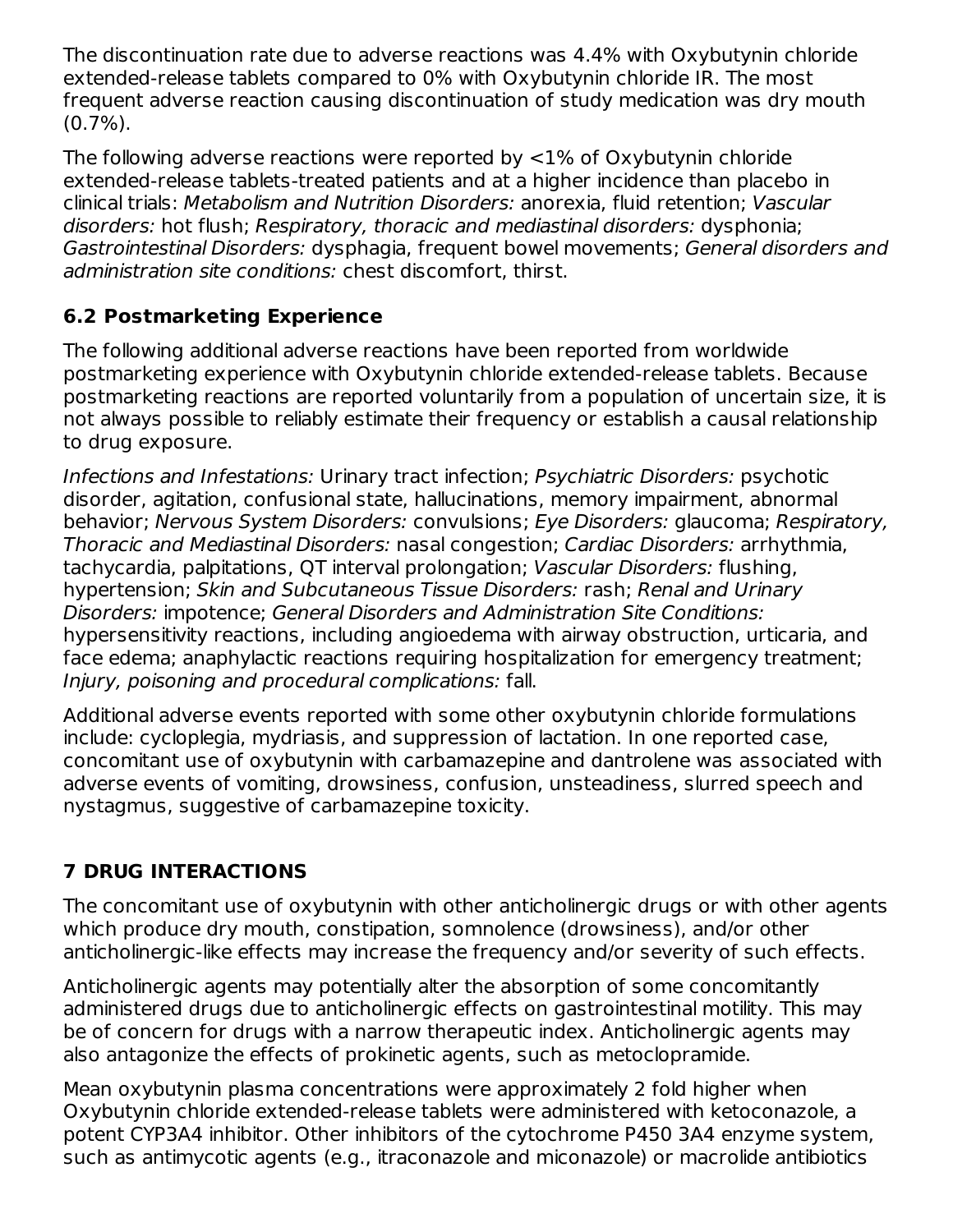(e.g., erythromycin and clarithromycin), may alter oxybutynin mean pharmacokinetic parameters (i.e., C <sub>max</sub> and AUC). The clinical relevance of such potential interactions is not known. Caution should be used when such drugs are co-administered.

## **8 USE IN SPECIFIC POPULATIONS**

## **8.1 Pregnancy**

## Risk Summary

There are no adequate data on Oxybutynin chloride extended-release tablets use in pregnant women to evaluate for a drug associated risk of major birth defects, miscarriage or adverse maternal or fetal outcomes.

In the U.S. general population, the estimated background risk of major birth defects and miscarriage in clinically recognized pregnancies is 2-4% and 15-20%, respectively. The background risk of major birth defects and miscarriage for the indicated population is unknown.

## **8.2 Lactation**

## Risk Summary

There are no data on the presence of oxybutynin in human milk, the effects on the breastfed infant, or the effects of Oxybutynin chloride extended-release tablets on milk production. The developmental and health benefits of breastfeeding should be considered along with the mother's clinical need for Oxybutynin chloride extendedrelease tablets and any potential adverse effects on the breastfed child from Oxybutynin chloride extended-release tablets or from the underlying maternal condition.

## **8.4 Pediatric Use**

The safety and efficacy of Oxybutynin chloride extended-release tablets were studied in 60 children in a 24-week, open-label, non-randomized trial. Patients were aged 6 to 15 years, all had symptoms of detrusor overactivity in association with a neurological condition (e.g., spina bifida), all used clean intermittent catheterization, and all were current users of oxybutynin chloride. Study results demonstrated that administration of Oxybutynin chloride extended-release tablets 5 to 20 mg/day was associated with an increase from baseline in mean urine volume per catheterization from 108 mL to 136 mL, an increase from baseline in mean urine volume after morning awakening from 148 mL to 189 mL, and an increase from baseline in the mean percentage of catheterizations without a leaking episode from 34% to 51%.

Urodynamic results were consistent with clinical results. Administration of Oxybutynin chloride extended-release tablets resulted in an increase from baseline in mean maximum cystometric capacity from 185 mL to 254 mL, a decrease from baseline in mean detrusor pressure at maximum cystometric capacity from 44 cm H  $_{2}$ O to 33 cm H  $_{\rm 2}$ O, and a reduction in the percentage of patients demonstrating uninhibited detrusor contractions (of at least  $15$  cm H  $_2$ O) from 60% to 28%.

The pharmacokinetics of Oxybutynin chloride extended-release tablets in these patients were consistent with those reported for adults [see Clinical Pharmacology (12.3)].

Oxybutynin chloride extended-release tablets are not recommended in pediatric patients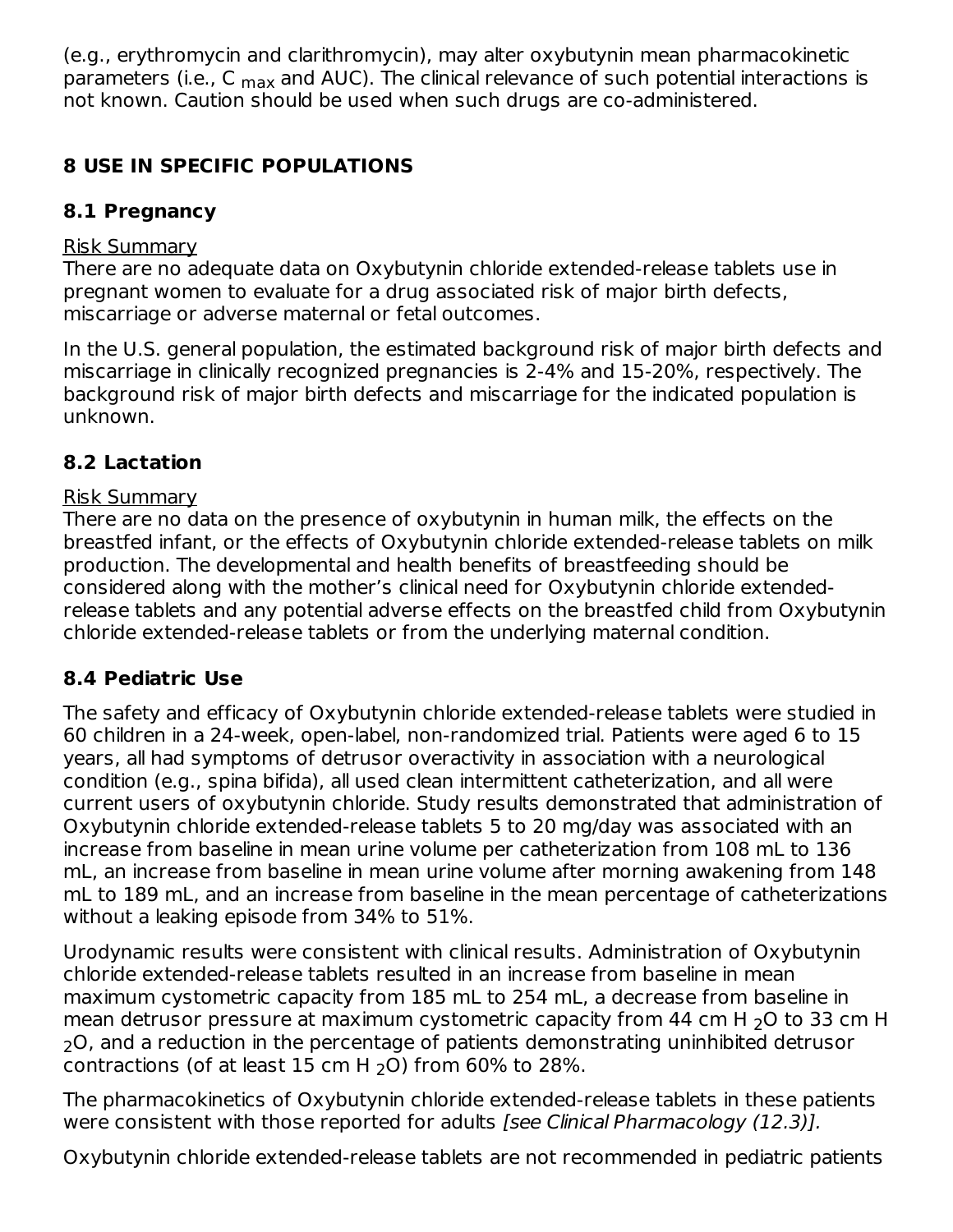who cannot swallow the tablet whole without chewing, dividing, or crushing, or in children under the age of 6.

## **8.5 Geriatric Use**

The rate and severity of anticholinergic effects reported by patients less than 65 years old and those 65 years and older were similar. The pharmacokinetics of Oxybutynin chloride extended-release tablets were similar in all patients studied (up to 78 years of age).

## **8.6 Renal Impairment**

There were no studies conducted with Oxybutynin chloride extended-release tablets in patients with renal impairment.

## **8.7 Hepatic Impairment**

There were no studies conducted with Oxybutynin chloride extended-release tablets in patients with hepatic impairment.

## **10 OVERDOSAGE**

The continuous release of oxybutynin from Oxybutynin chloride extended-release tablets should be considered in the treatment of overdosage. Patients should be monitored for at least 24 hours. Treatment should be symptomatic and supportive. A cathartic may be administered.

Overdosage with oxybutynin chloride has been associated with anticholinergic effects including central nervous system excitation, flushing, fever, dehydration, cardiac arrhythmia, vomiting, and urinary retention.

Ingestion of 100 mg oxybutynin chloride in association with alcohol has been reported in a 13-year-old boy who experienced memory loss, and a 34-year-old woman who developed stupor, followed by disorientation and agitation on awakening, dilated pupils, dry skin, cardiac arrhythmia, and retention of urine. Both patients fully recovered with symptomatic treatment.

## **11 DESCRIPTION**

Oxybutynin chloride extended-release tablets, USP are an antispasmodic, muscarinic antagonist. Each Oxybutynin chloride extended-release tablet contains 5 mg, 10 mg, or 15 mg of oxybutynin chloride USP, formulated as a once-a-day controlled-release tablet for oral administration. Oxybutynin chloride is administered as a racemate of R- and Senantiomers.

Chemically, oxybutynin chloride is d,l (racemic) 4-diethylamino-2-butynyl phenylcyclohexylglycolate hydrochloride. The empirical formula of oxybutynin chloride is C  $_{22}$ H  $_{31}$ NO  $_{3}$ •HCl.

Its structural formula is: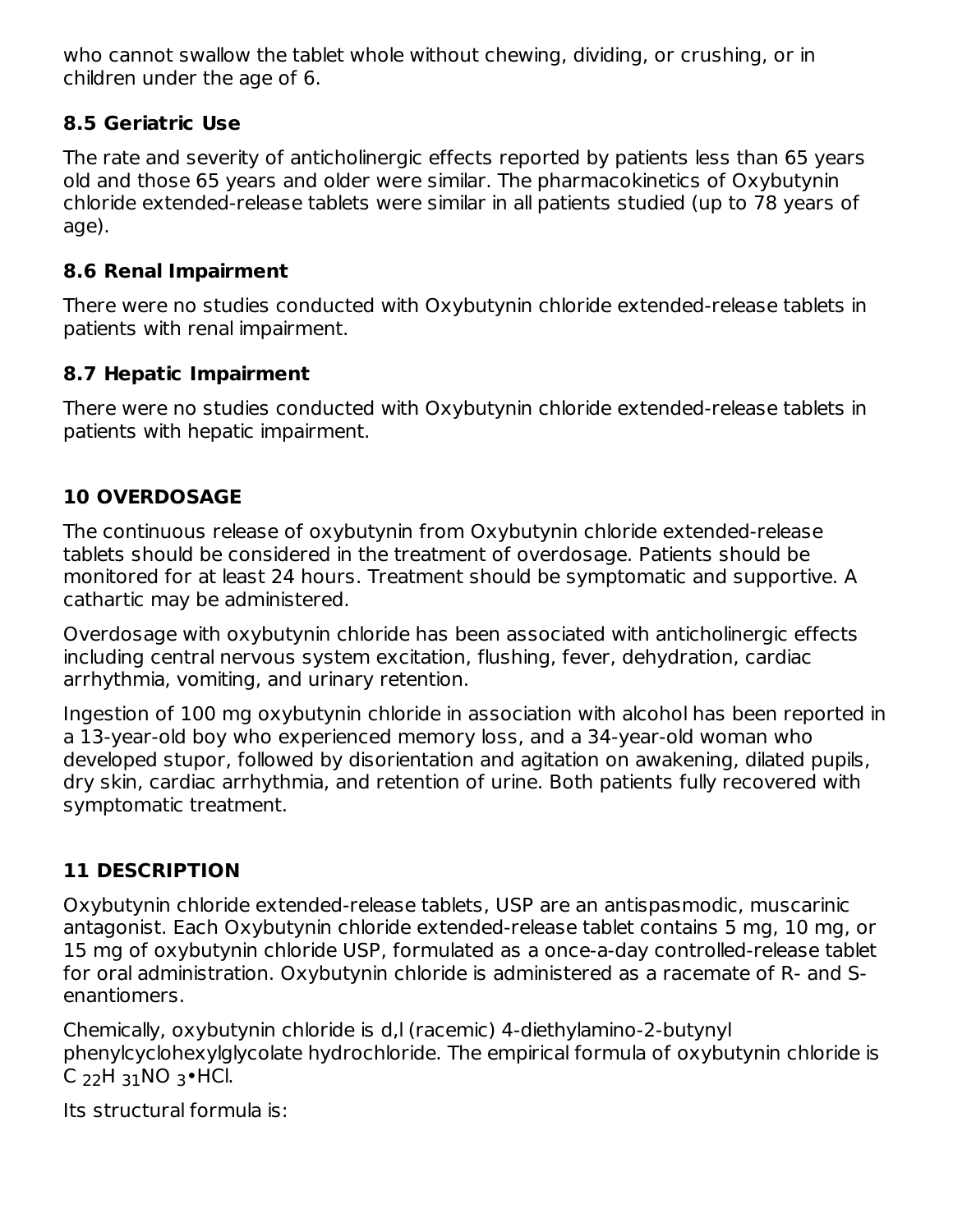

Oxybutynin chloride is a white crystalline solid with a molecular weight of 393.9. It is readily soluble in water and acids, but relatively insoluble in alkalis.

Oxybutynin chloride extended-release tablets also contain the following inert ingredients: black iron oxide, cellulose acetate, colloidal silicon dioxide, dextrose, hypromellose, lactose, magnesium stearate, mannitol, polyethylene glycol, propylene glycol, tartaric acid, titanium dioxide, triacetin.

### System Components and Performance

Oxybutynin chloride extended-release tablets use osmotic pressure to deliver oxybutynin chloride at a controlled rate over approximately 24 hours. The system, which resembles a conventional tablet in appearance, comprises an osmotically active core surrounded by a semipermeable membrane. The unitary tablet core is composed of the drug and excipients (including the osmotically active components). There is a precisionlaser drilled orifice in the semipermeable membrane on the side of the tablet. In an aqueous environment, such as the gastrointestinal tract, water permeates through the membrane into the tablet core, causing the drug to go into suspension and the osmotic components to expand. This expansion pushes the drug out through the orifice. The semipermeable membrane controls the rate at which water permeates into the tablet core, which in turn controls the rate of drug delivery. The controlled rate of drug delivery into the gastrointestinal lumen is thus independent of pH or gastrointestinal motility. The function of Oxybutynin chloride extended-release tablets depends on the existence of an osmotic gradient between the contents of the core and the fluid in the gastrointestinal tract. Since the osmotic gradient remains constant, drug delivery remains essentially constant. The biologically inert components of the tablet remain intact during gastrointestinal transit and are eliminated in the feces as an insoluble shell.

USP Drug Release Test 3.

## **12 CLINICAL PHARMACOLOGY**

## **12.1 Mechanism of Action**

Oxybutynin relaxes bladder smooth muscle. Oxybutynin chloride exerts a direct antispasmodic effect on smooth muscle and inhibits the muscarinic action of acetylcholine on smooth muscle. No blocking effects occur at skeletal neuromuscular junctions or autonomic ganglia (antinicotinic effects).

Antimuscarinic activity resides predominantly in the R-isomer. A metabolite, desethyloxybutynin, has pharmacological activity similar to that of oxybutynin in in vitro studies.

## **12.2 Pharmacodynamics**

In patients with conditions characterized by involuntary bladder contractions,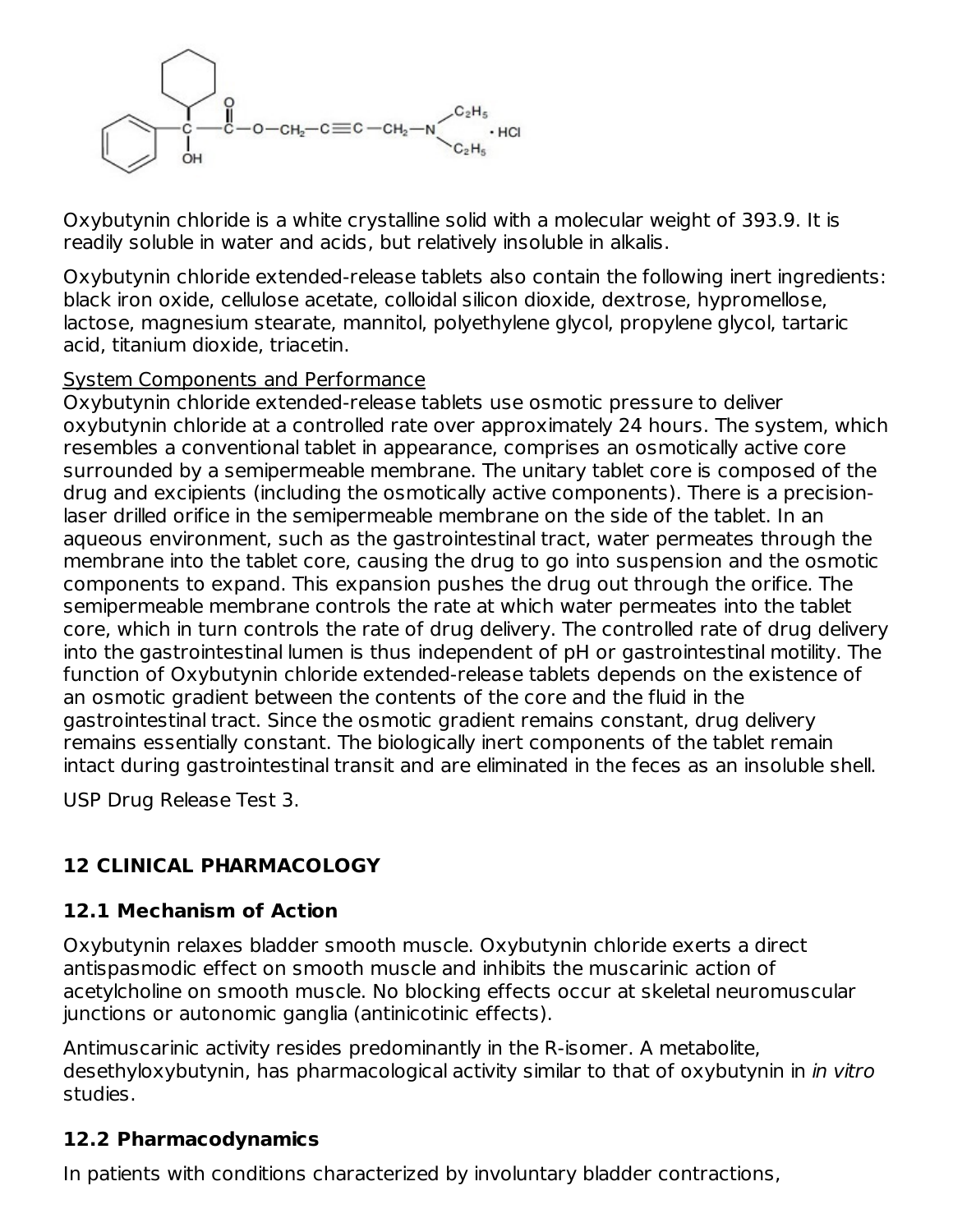cystometric studies have demonstrated that oxybutynin increases bladder (vesical) capacity, diminishes the frequency of uninhibited contractions of the detrusor muscle, and delays the initial desire to void.

## **12.3 Pharmacokinetics**

### Absorption

Following the first dose of Oxybutynin chloride extended-release tablets, oxybutynin plasma concentrations rise for 4 to 6 hours; thereafter steady concentrations are maintained for up to 24 hours, minimizing fluctuations between peak and trough concentrations associated with oxybutynin.

The relative bioavailabilities of R- and S-oxybutynin from Oxybutynin chloride extendedrelease tablets are 156% and 187%, respectively, compared with oxybutynin. The mean pharmacokinetic parameters for R- and S-oxybutynin are summarized in Table 2. The plasma concentration-time profiles for R- and S-oxybutynin are similar in shape; Figure 1 shows the profile for R-oxybutynin.

#### **Table 2: Mean (SD) R- and S-Oxybutynin Pharmacokinetic Parameters Following a Single Dose of Oxybutynin chloride extended-release tablets 10 mg (n=43)**

| <b>Parameters</b><br>$l$ (units)        |      | R-Oxybutynin |      | S-Oxybutynin |
|-----------------------------------------|------|--------------|------|--------------|
| $ C_{\text{max}}(ng/mL) $               | 1.0  | (0.6)        | 1.8  | (1.0)        |
| $\mathsf{T}_{\mathsf{max}}$ (h)         | 12.7 | (5.4)        | 11.8 | (5.3)        |
| t $_{1/2}$ (h)                          | 13.2 | (6.2)        | 12.4 | (6.1)        |
| $AUC_{(0-48)}$<br>$(ng \cdot h/mL)$     | 18.4 | (10.3)       | 34.2 | (16.9)       |
| AUC <sub>inf</sub><br>$(ng \cdot h/mL)$ | 21.3 | (12.2)       | 39.5 | (21.2)       |

**Figure 1: Mean R-oxybutynin plasma concentrations following a single dose of Oxybutynin chloride extended-release tablets 10 mg and oxybutynin 5 mg administered every 8 hours (n=23 for each treatment).**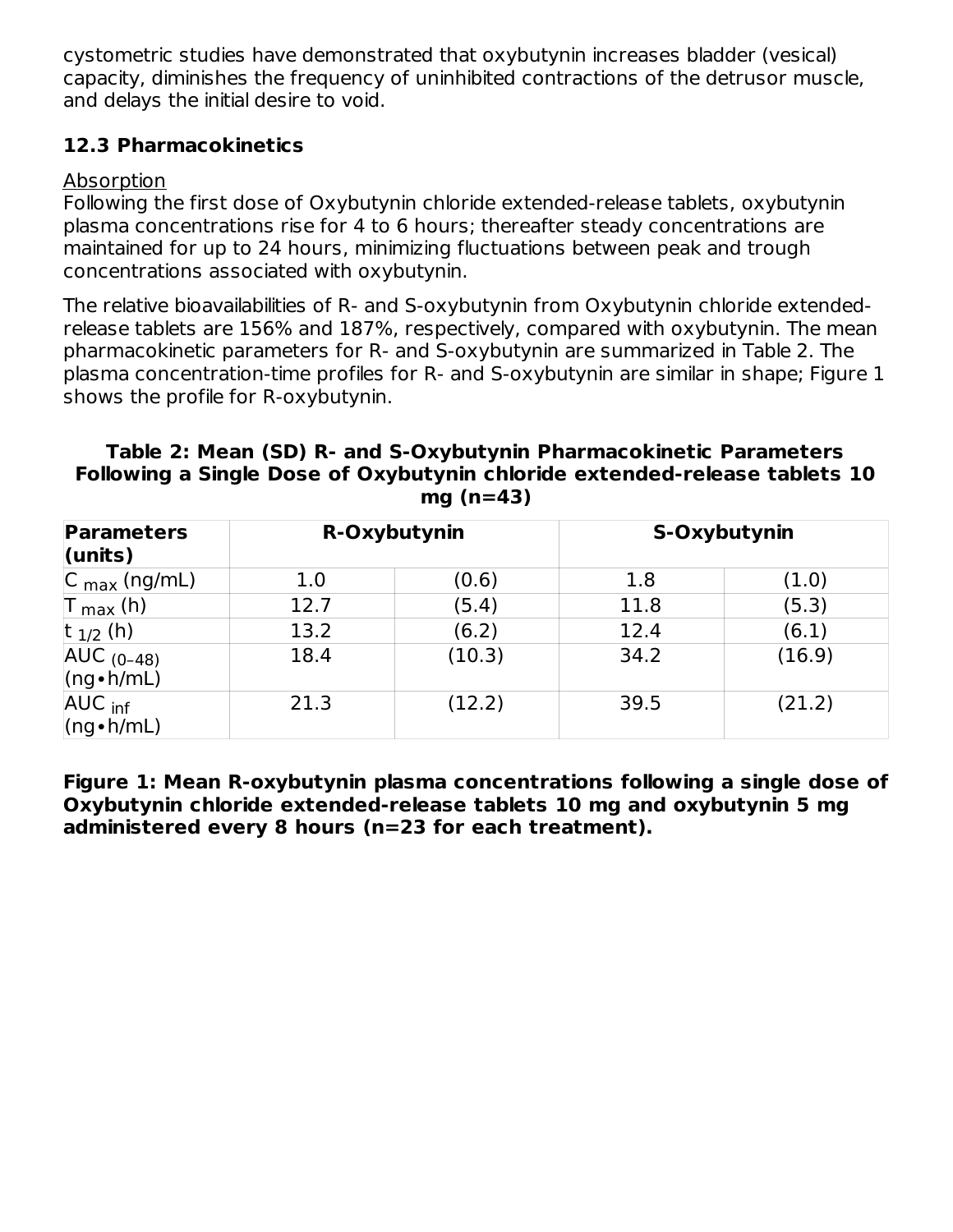

Steady state oxybutynin plasma concentrations are achieved by Day 3 of repeated Oxybutynin chloride extended-release tablets dosing, with no observed drug accumulation or change in oxybutynin and desethyloxybutynin pharmacokinetic parameters.

Oxybutynin chloride extended-release tablets steady state pharmacokinetics were studied in 19 children aged 5 to 15 years with detrusor overactivity associated with a neurological condition (e.g., spina bifida). The children were on Oxybutynin chloride extended-release tablets total daily dose ranging from 5 to 20 mg (0.10 to 0.77 mg/kg). Sparse sampling technique was used to obtain serum samples. When all available data are normalized to an equivalent of 5 mg per day of Oxybutynin chloride extendedrelease tablets, the mean pharmacokinetic parameters derived for R- and S-oxybutynin and R- and S-desethyloxybutynin are summarized in Table 3. The plasma-time concentration profiles for R- and S-oxybutynin are similar in shape; Figure 2 shows the profile for R-oxybutynin when all available data are normalized to an equivalent of 5 mg per day.

**Table 3: Mean ± SD R- and S-Oxybutynin and R- and S-Desethyloxybutynin Pharmacokinetic Parameters in Children Aged 5 to 15 Following Administration of 5 to 20 mg Oxybutynin chloride extended-release tablets Once Daily (n=19), All Available Data Normalized to an Equivalent of Oxybutynin chloride extended-release tablets 5 mg Once Daily**

|                                 | R-             | ς.              | R-                                              | $\mathbf{S}$ -  |
|---------------------------------|----------------|-----------------|-------------------------------------------------|-----------------|
|                                 | Oxybutynin     |                 | Oxybutynin DesethyloxybutyninDesethyloxybutynin |                 |
| $ C_{\text{max}} $<br>(ng/mL)   | $0.7 \pm 0.4$  | $1.3 \pm 0.8$   | $7.8 \pm 3.7$                                   | $4.2 \pm 2.3$   |
| $T_{max}$ (h)                   | 5.0            | 5.0             | 5.0                                             | 5.0             |
| <b>AUC</b><br>$(ng \cdot h/mL)$ | $12.8 \pm 7.0$ | $23.7 \pm 14.4$ | $125.1 \pm 66.7$                                | $73.6 \pm 47.7$ |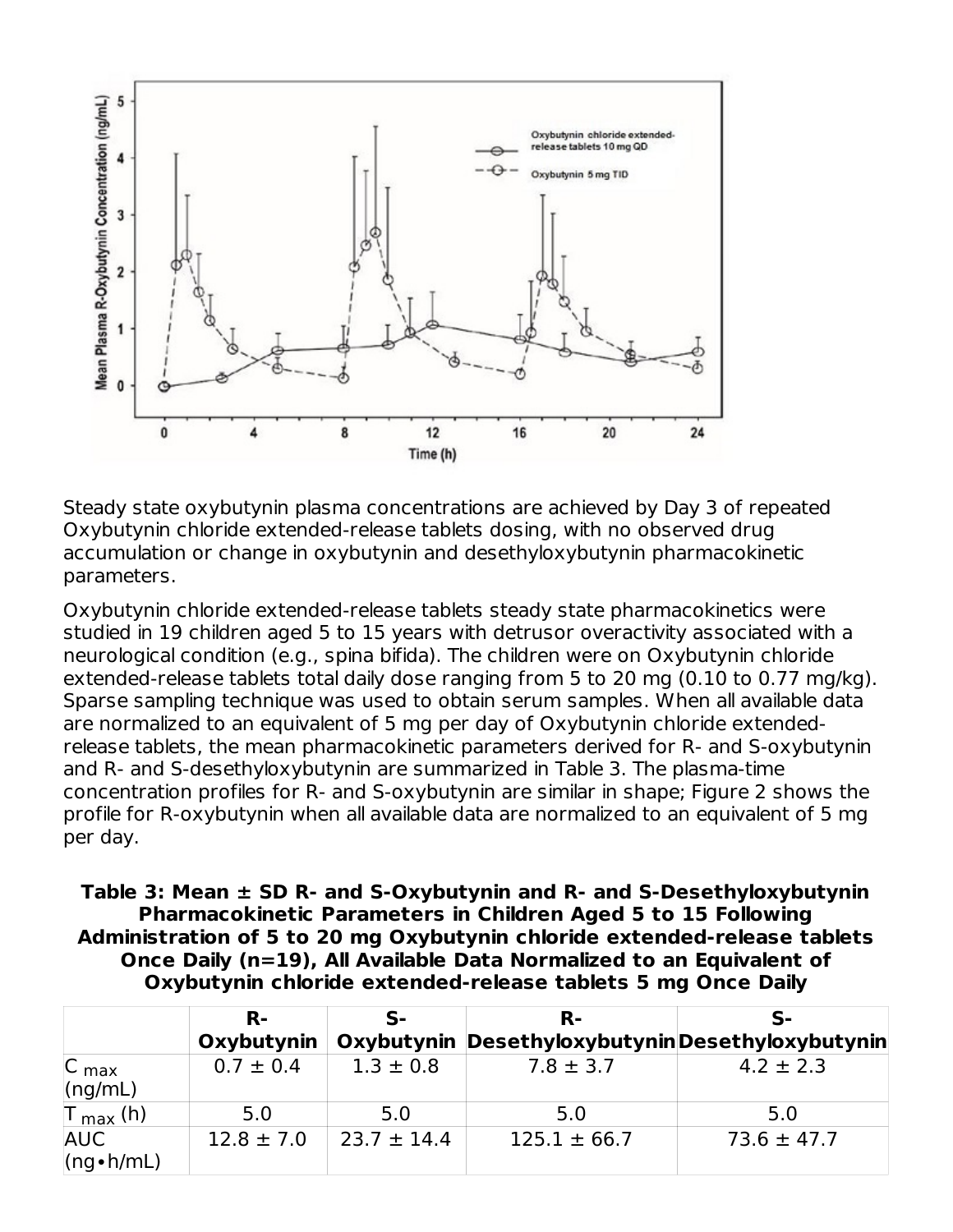**Figure 2: Mean steady state (± SD) R-oxybutynin plasma concentrations following administration of 5 to 20 mg Oxybutynin chloride extended-release tablets once daily in children aged 5 to 15. Plot represents all available data normalized to an equivalent of Oxybutynin chloride extended-release tablets 5 mg once daily.**



#### Food Effects

The rate and extent of absorption and metabolism of oxybutynin are similar under fed and fasted conditions.

#### **Distribution**

Oxybutynin is widely distributed in body tissues following systemic absorption. The volume of distribution is 193 L after intravenous administration of 5 mg oxybutynin chloride. Both enantiomers of oxybutynin are highly bound (>99%) to plasma proteins. Both enantiomers of N-desethyloxybutynin are also highly bound (>97%) to plasma proteins. The major binding protein is alpha-1 acid glycoprotein.

### **Metabolism**

Oxybutynin is metabolized primarily by the cytochrome P450 enzyme systems, particularly CYP3A4 found mostly in the liver and gut wall. Its metabolic products include phenylcyclohexylglycolic acid, which is pharmacologically inactive, and desethyloxybutynin, which is pharmacologically active. Following Oxybutynin chloride extended-release tablets administration, plasma concentrations of R- and Sdesethyloxybutynin are 73% and 92%, respectively, of concentrations observed with oxybutynin.

### **Excretion**

Oxybutynin is extensively metabolized by the liver, with less than 0.1% of the administered dose excreted unchanged in the urine. Also, less than 0.1% of the administered dose is excreted as the metabolite desethyloxybutynin.

### Dose Proportionality

Pharmacokinetic parameters of oxybutynin and desethyloxybutynin (C <sub>max</sub> and AUC) following administration of 5 to 20 mg of Oxybutynin chloride extended-release tablets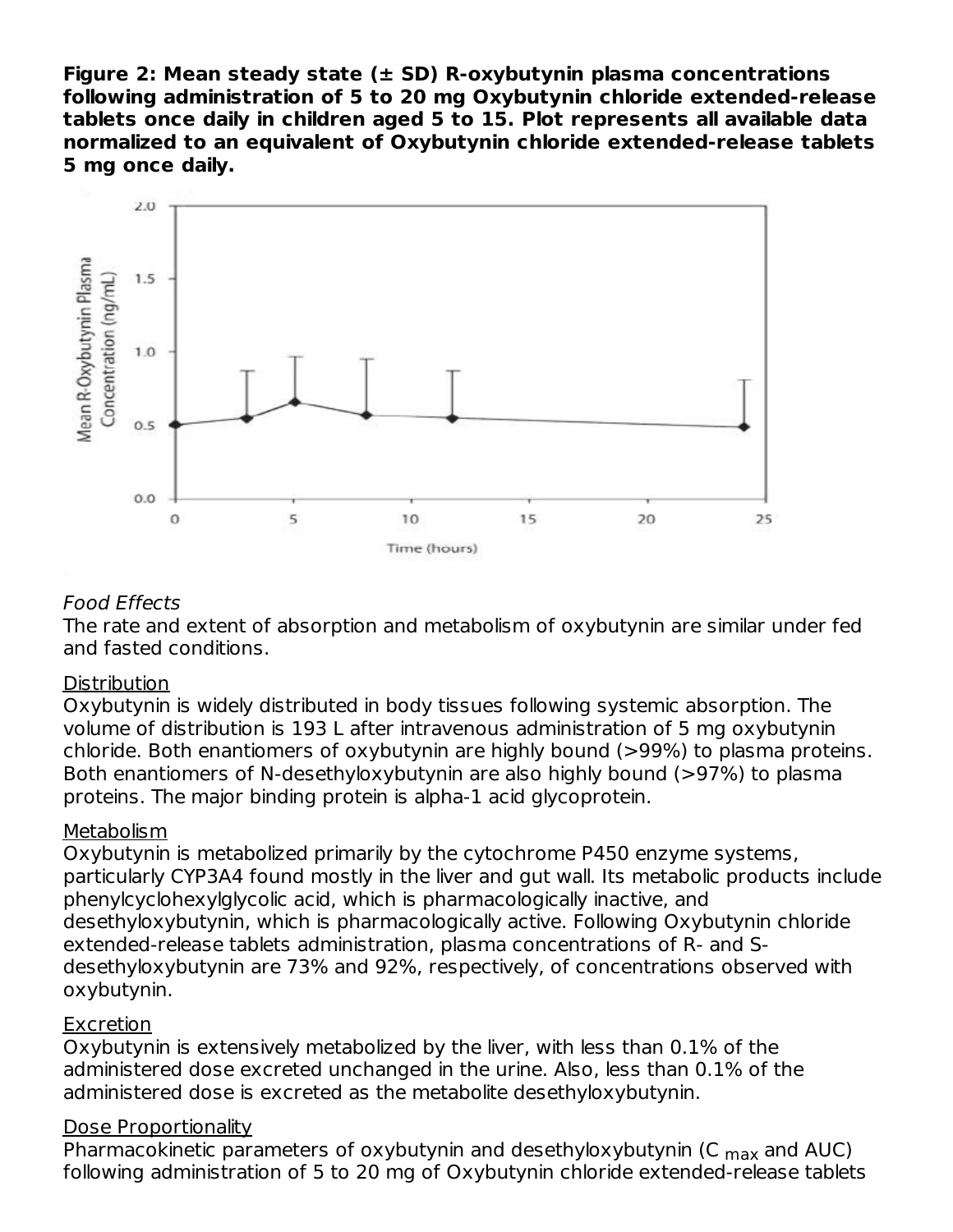are dose proportional.

## Use in Specific Populations

### Pediatric

The pharmacokinetics of Oxybutynin chloride extended-release tablets were evaluated in 19 children aged 5 to 15 years with detrusor overactivity associated with a neurological condition (e.g., spina bifida). The pharmacokinetics of Oxybutynin chloride extendedrelease tablets in these pediatric patients were consistent with those reported for adults (see Tables 2 and 3, and Figures 1 and 2 above).

## Gender

There are no significant differences in the pharmacokinetics of oxybutynin in healthy male and female volunteers following administration of Oxybutynin chloride extendedrelease tablets.

### Race

Available data suggest that there are no significant differences in the pharmacokinetics of oxybutynin based on race in healthy volunteers following administration of Oxybutynin chloride extended-release tablets.

## **13 NONCLINICAL TOXICOLOGY**

## **13.1 Carcinogenesis, Mutagenesis, Impairment of Fertility**

## Carcinogenesis

A 24-month study in rats at dosages of oxybutynin chloride of 20, 80, and 160 mg/kg/day showed no evidence of carcinogenicity. These doses are approximately 6, 25, and 50 times the maximum human exposure, based on a human equivalent dose taking into account normalization of body surface area.

### **Mutagenesis**

Oxybutynin chloride showed no increase of mutagenic activity when tested in Schizosaccharomyces pompholiciformis, Saccharomyces cerevisiae, and Salmonella typhimurium test systems.

### Impairment of Fertility

No impairment of fertility was seen in rats at dosages up to 75 mg/kg/day (24 times the MRHD on a mg/m  $2$  basis) when administered for 2 weeks prior to mating in females and for 9 weeks prior to mating in males.

## **14 CLINICAL STUDIES**

Oxybutynin chloride extended-release tablets were evaluated for the treatment of patients with overactive bladder with symptoms of urge urinary incontinence, urgency, and frequency in three controlled efficacy studies. The majority of patients were Caucasian (89.0%) and female (91.9%) with a mean age of 59 years (range, 18 to 98 years). Entry criteria required that patients have urge or mixed incontinence (with a predominance of urge) as evidenced by  $\geq$  6 urge incontinence episodes per week and  $\geq$ 10 micturitions per day. Study 1 was a fixed-dose escalation design, whereas the other two studies used a dose-adjustment design in which each patient's final dose was adjusted to a balance between improvement of incontinence symptoms and tolerability of side effects. All three studies included patients known to be responsive to oxybutynin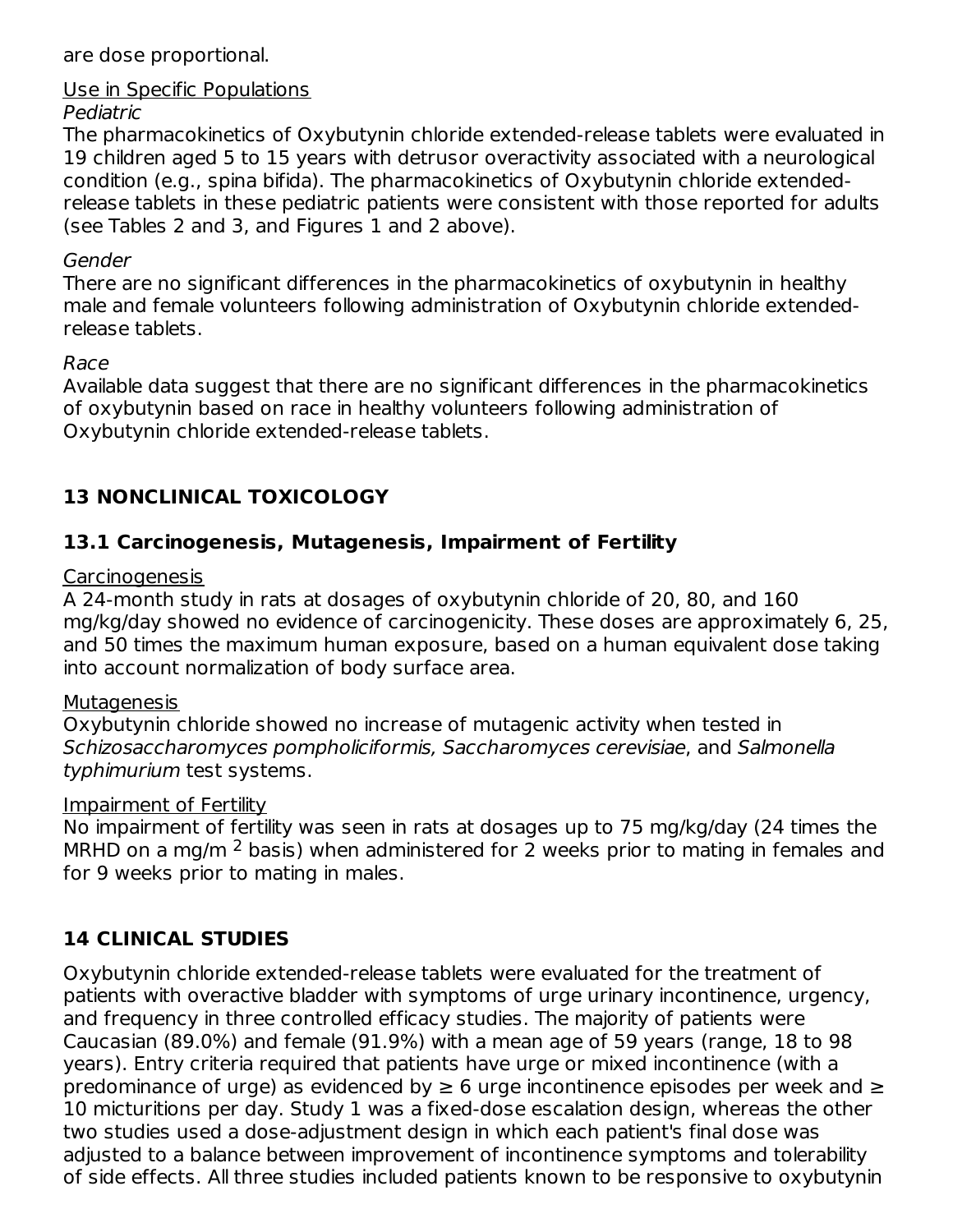or other anticholinergic medications, and these patients were maintained on a final dose for up to 2 weeks.

The efficacy results for the three controlled trials are presented in the following Tables 4, 5, and 6 and Figures 3, 4, and 5.

| <b>Study 1</b>                                                                                                                                                            | n  | Oxybutynin chloride<br>extended-release<br>tablets | $\mathbf n$ | <b>Placebo</b> |
|---------------------------------------------------------------------------------------------------------------------------------------------------------------------------|----|----------------------------------------------------|-------------|----------------|
| Mean Baseline                                                                                                                                                             | 34 | 15.9                                               | 16          | 20.9           |
| Mean (SD) Change from<br>Baseline <sup>*</sup>                                                                                                                            | 34 | $-15.8(8.9)$                                       | 16          | $-7.6(8.6)$    |
| 95% Confidence Interval for<br>Difference                                                                                                                                 |    | $(-13.6, -2.8)$ <sup>+</sup>                       |             |                |
| (Oxybutynin chloride extended-release tablets- Placebo)<br>iki. Oleh sedangan bertama bertama di dalam bertama dan bertama bertama dan bertama di dan bertama di dalam be |    |                                                    |             |                |

|  | Table 4: Number of Urge Urinary Incontinence Episodes Per Week |  |  |  |  |
|--|----------------------------------------------------------------|--|--|--|--|
|--|----------------------------------------------------------------|--|--|--|--|

 $\ast$  Covariate adjusted mean with missing observations set to baseline values

† The difference between Oxybutynin chloride extended-release tablets and placebo was statistically significant.

#### **Figure 3: Mean Change (±SD) in Urge Incontinence Episodes Per Week from Baseline (Study 1)**



\*The difference between Oxybutynin chloride extended-release tablets and placebo was statistically significant

|  |  | Table 5: Number of Urge Urinary Incontinence Episodes Per Week (Study 2) |  |  |  |
|--|--|--------------------------------------------------------------------------|--|--|--|
|  |  |                                                                          |  |  |  |

| Study 2                                                    | n  | Oxybutynin chloride<br>extended-release<br>tablets | n  | oxybutynin    |
|------------------------------------------------------------|----|----------------------------------------------------|----|---------------|
| Mean Baseline                                              | 53 | 27.6                                               | 52 | 23.0          |
| Mean (SD) Change from<br>Baseline <sup>*</sup>             | 53 | $-17.6(11.9)$                                      | 52 | $-19.4(11.9)$ |
| 95% Confidence Interval for<br>Difference                  |    | $(-2.8, 6.5)$                                      |    |               |
| (Oxybutynin chloride extended-release tablets- oxybutynin) |    |                                                    |    |               |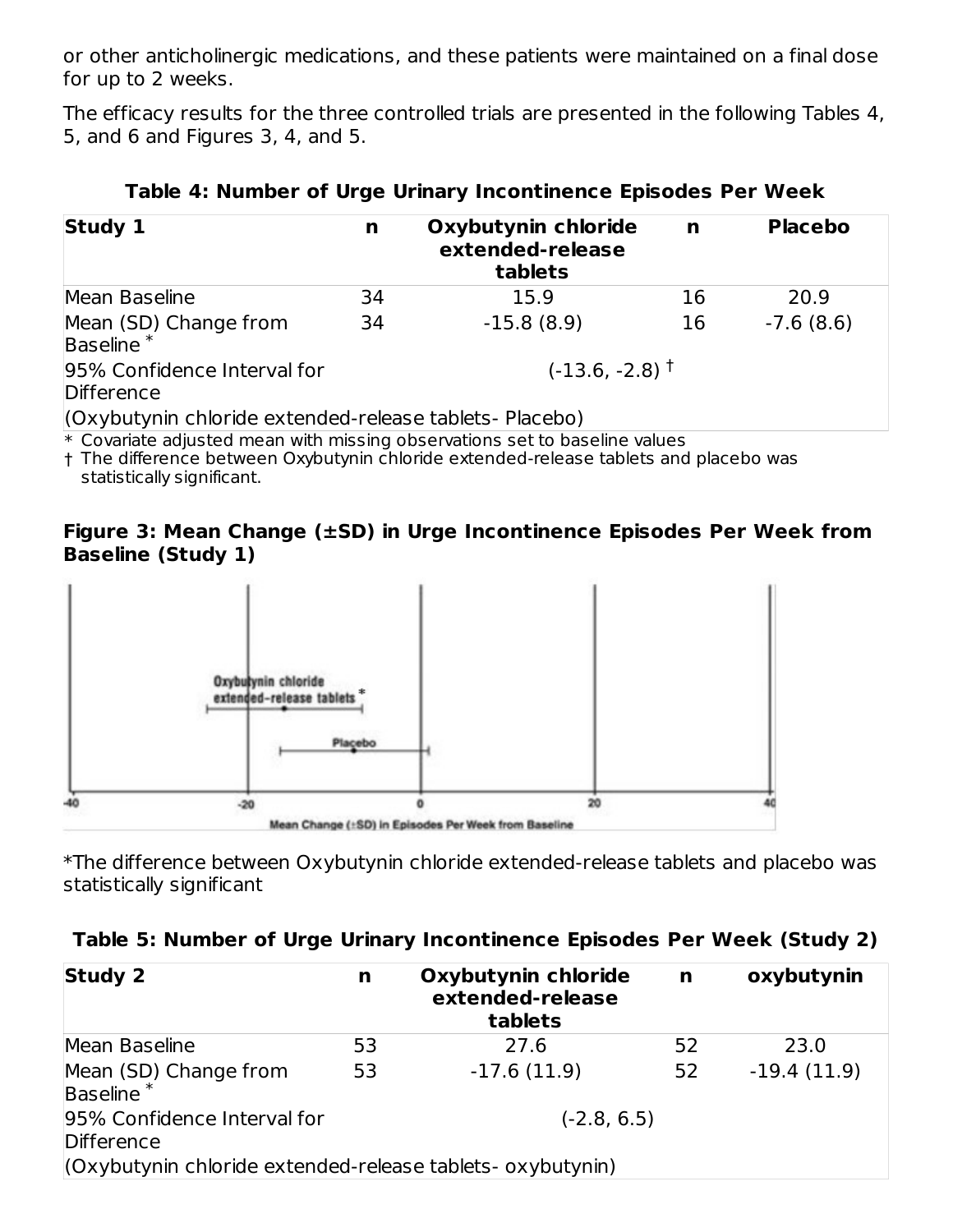## **Figure 4: Mean Change (±SD) in Urge Urinary Incontinence Episodes Per Week from Baseline (Study 2)**



## **Table 6: Number of Urge Urinary Incontinence Episodes Per Week (Study 3)**

| <b>Study 3</b>                                             | n   | Oxybutynin chloride<br>extended-release<br>tablets | n   | oxybutynin   |
|------------------------------------------------------------|-----|----------------------------------------------------|-----|--------------|
| Mean Baseline                                              | 111 | 18.9                                               | 115 | 19.5         |
| Mean (SD) Change from<br>Baseline <sup>*</sup>             | 111 | $-14.5(8.7)$                                       | 115 | $-13.8(8.6)$ |
| 95% Confidence Interval for<br>Difference                  |     | $(-3.0, 1.6)$ <sup>+</sup>                         |     |              |
| (Oxybutynin chloride extended-release tablets- oxybutynin) | .   |                                                    |     |              |

 $\ast$  Covariate adjusted mean with missing observations set to baseline values

† The difference between Oxybutynin chloride extended-release tablets and oxybutynin fulfilled the criteria for comparable efficacy.

### **Figure 5: Mean Change (±SD) in Urge Urinary Incontinence Episodes Per Week from Baseline (Study 3)**



\*\* The difference between Oxybutynin chloride extended-release tablets and oxybutynin fulfilled the criteria for comparable efficacy.

## **16 HOW SUPPLIED/STORAGE AND HANDLING**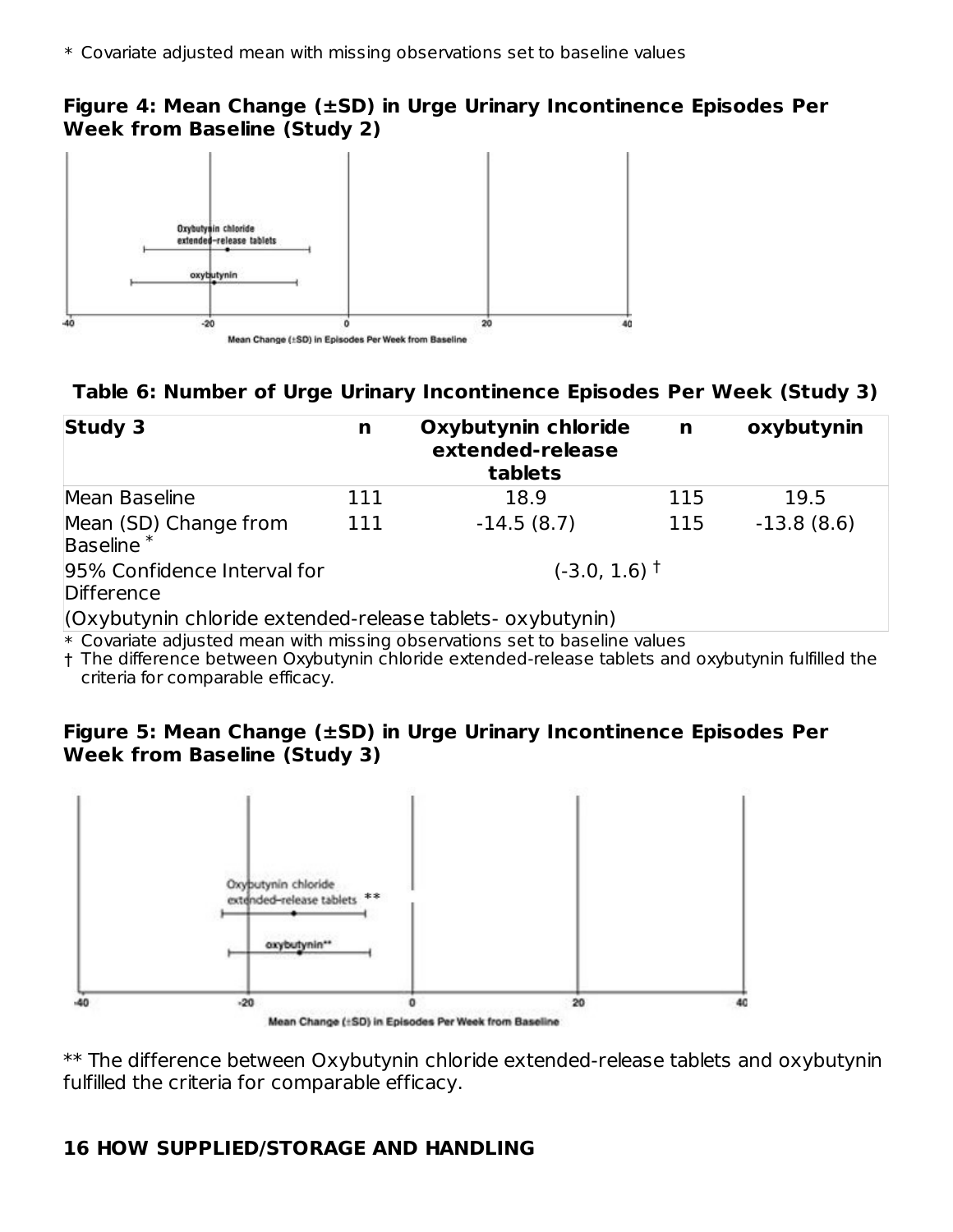Oxybutynin chloride extended-release tablets, USP 5 mg are round, biconvex, white coated tablets imprinted in black ink with "270" on one side and "KU" on the other side.

They are supplied as follows: Unit dose packages of 100 (10 x 10) NDC 68084-480-01

Oxybutynin chloride extended-release tablets, USP 10 mg are round, biconvex, white coated tablets imprinted in black ink with "271" on one side and "KU" on the other side.

They are supplied as follows: Unit dose packages of 30 (3 x 10) NDC 68084-610-21

## **Storage**

Store at 25°C (77°F); excursions permitted to 15–30°C (59–86°F) [see USP Controlled Room Temperature]. Protect from moisture and humidity.

Keep out of reach of children

**FOR YOUR PROTECTION:** Do not use if blister is torn or broken.

## **17 PATIENT COUNSELING INFORMATION**

- Patients should be informed that oxybutynin may produce angioedema that could result in life threatening airway obstruction. Patients should be advised to promptly discontinue oxybutynin therapy and seek immediate medical attention if they experience swelling of the tongue, edema of the laryngopharynx, or difficulty breathing.
- Patients should be informed that anticholinergic (antimuscarinic) agents such as Oxybutynin chloride extended-release tablets, may produce clinically significant adverse reactions related to anticholinergic activity such as:
	- Urinary retention and constipation
	- Heat prostration due to decreased sweating. Heat prostration can occur when anticholinergic medicines are administered in the presence of high environmental temperature.
- Patients should be informed that anticholinergic medicines such as Oxybutynin chloride extended-release tablets may produce drowsiness (somnolence), dizziness or blurred vision. Patients should be advised to exercise caution in decisions to engage in potentially dangerous activities until Oxybutynin chloride extended-release tablets effects have been determined.
- Patients should be informed that alcohol may enhance the drowsiness caused by anticholinergic agents such as Oxybutynin chloride extended-release tablets.
- Patients should be informed that Oxybutynin chloride extended-release tablets should be swallowed whole with the aid of liquids. Patients should not chew, divide, or crush tablets. The medication is contained within a nonabsorbable shell designed to release the drug at a controlled rate. The tablet shell is eliminated from the body; patients should not be concerned if they occasionally notice in their stool something that looks like a tablet.
- Oxybutynin chloride extended-release tablets should be taken at approximately the same time each day.

For more information about the drug product, call Lannett Company Inc at 1-844-834- 0530.

For more information about the packaging or labeling, call American Health Packaging at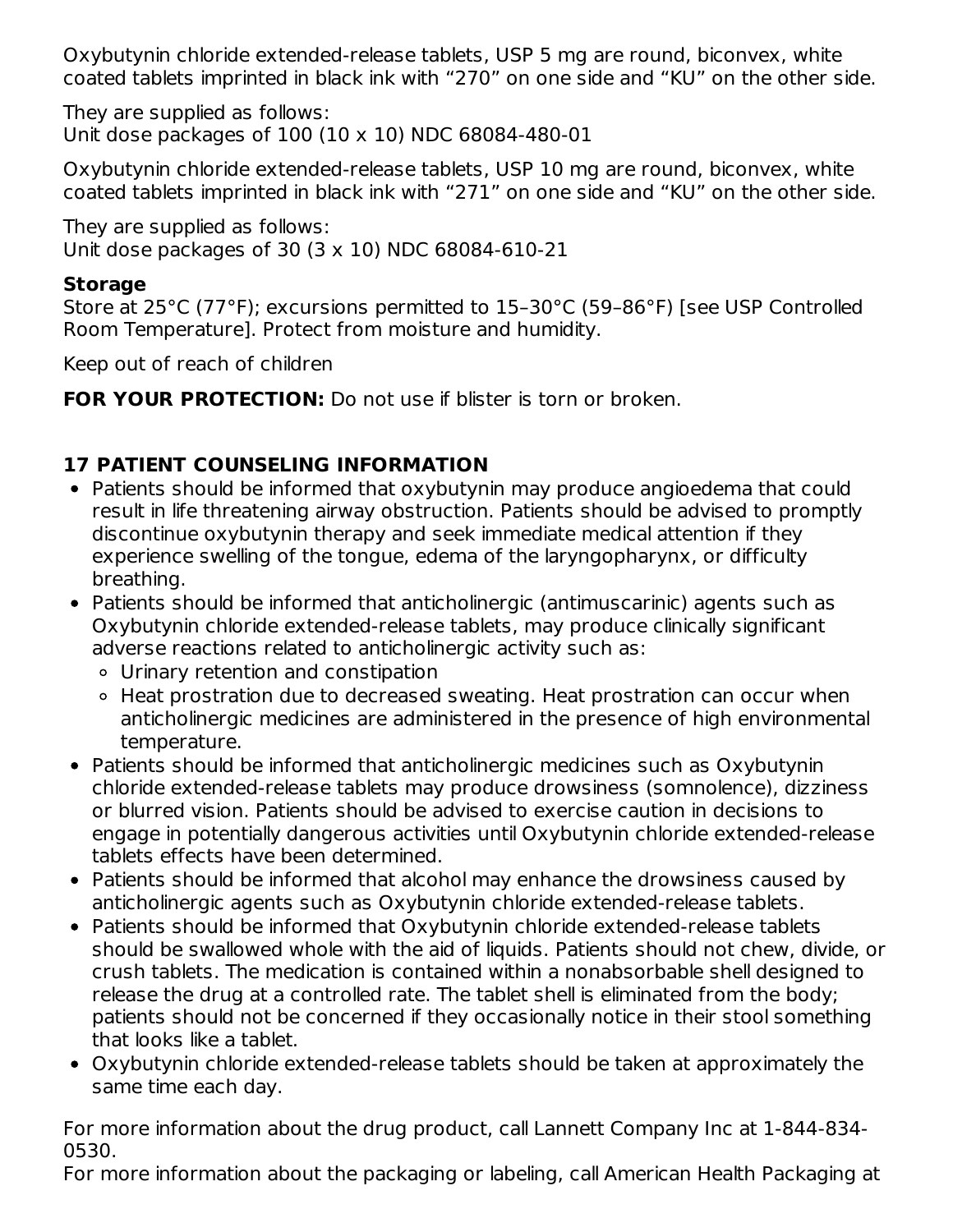## **PACKAGING INFORMATION**

American Health Packaging unit dose blisters (see How Supplied section) contain drug product from Lannett Company Inc. as follows: (5 mg / 100 UD) NDC 68084-480-01 packaged from NDC 62175-270 (10 mg / 30 UD) NDC 68084-610-21 packaged from NDC 62175-271

Distributed by: **American Health Packaging** Columbus, OH 43217

**8248001/1121**

**Package/Label Display Panel – Carton – 5 mg**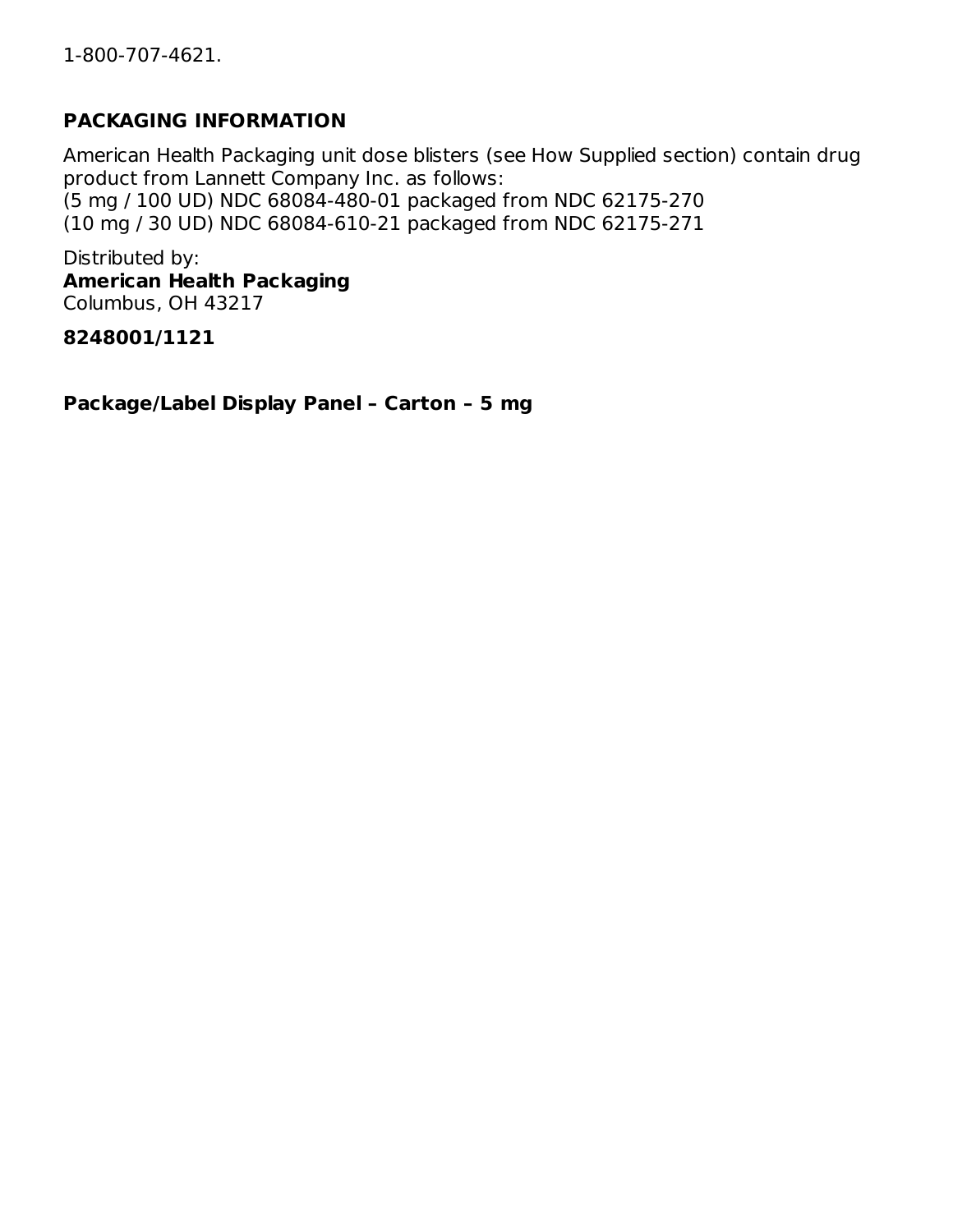

#### NDC 68084- **480**-01

#### **Oxybutynin Chloride**

Extended-Release Tablets USP

#### **5 mg**

#### **100 Tablets (10 × 10) Rx Only**

#### **Each Tablet Contains:**

5 mg oxybutynin chloride in an extended-release formulation.

**Usual Dosage:** Once daily. See package insert for full prescribing information.

**Store** at 20º to 25ºC (68º to 77ºF); excursions permitted between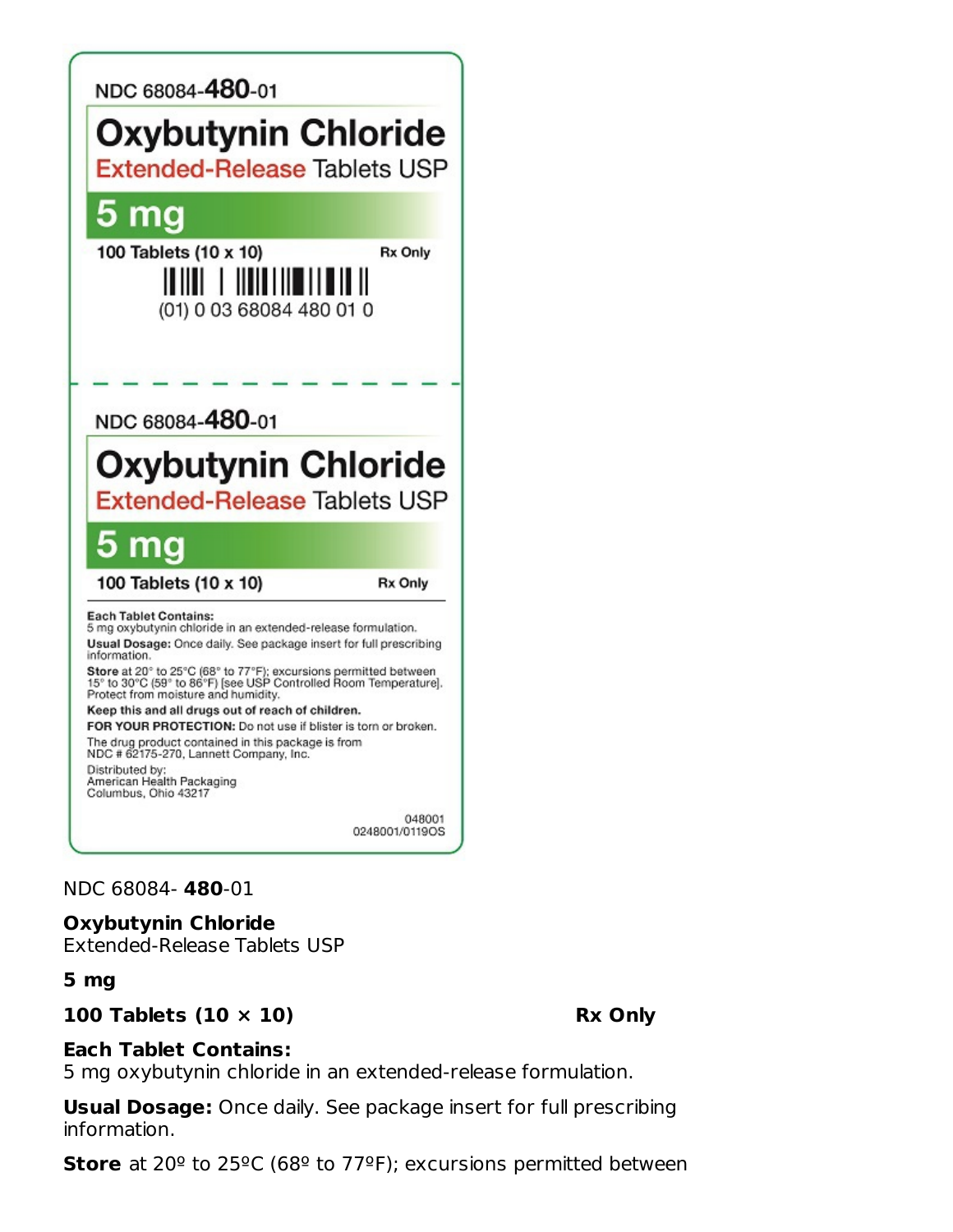15º to 30ºC (59º to 86ºF) [see USP Controlled Room Temperature]. Protect from moisture and humidity.

## **Keep this and all drugs out of reach of children.**

**FOR YOUR PROTECTION:** Do not use if blister is torn or broken.

The drug product contained in this package is from NDC # 62175-270, Lannett Company, Inc.

Distributed by: American Health Packaging Columbus, Ohio 43217

048001 0248001/0119OS

#### $\begin{tabular}{l|c|c|c} & Cxybutynin \\ \hline \hline \texttt{g} & \texttt{Chloride} \\ \texttt{g} & \texttt{B} & \texttt{Entordde} \\ \texttt{h} & \texttt{B} & \texttt{I} & \texttt{I} & \texttt{I} \\ \texttt{h} & \texttt{B} & \texttt{I} & \texttt{B} & \texttt{I} \\ \texttt{h} & \texttt{B} & \texttt{B} & \texttt{I} & \texttt{B} & \texttt{I} \\ \texttt{h} & \texttt{B} & \texttt{I} & \texttt{I} & \texttt{I} & \texttt{I} &$ **第六章解决** Oxybutynin EXPIRY: 01/18  $\overline{1}$ ujungkxo  $\begin{array}{l} \left\{\begin{array}{l} \text{EXPIRY: O118} \\ \text{1011} \\ \text{112} \\ \text{123} \\ \text{124} \\ \text{135} \\ \text{146} \\ \text{157} \\ \text{168} \\ \text{179} \\ \text{189} \\ \text{190} \\ \text{191} \\ \text{1011} \\ \text{1011} \\ \text{1011} \\ \text{1011} \\ \text{1011} \\ \text{1011} \\ \text{1011} \\ \text{1011} \\ \text{1011} \\ \text{1011} \\ \text{$ **THE REAL PROPERTY**  $\begin{tabular}{l|c|c|c} & \multicolumn{1}{c}{\textbf{Cxybutynin}}\\ \hline \textbf{g} & \multicolumn{1}{c}{\textbf{Chloride}}\\ \hline \textbf{g} & \multicolumn{1}{c}{\textbf{Extlandde-Relesse}}\\ \hline \textbf{g} & \multicolumn{1}{c}{\textbf{Extlandde-Relesse}}\\ \hline \textbf{g} & \multicolumn{1}{c}{\textbf{S}} & \multicolumn{1}{c}{\textbf{Tublot Use}}\\ \hline \textbf{g} & \multicolumn{1}{c}{\textbf{LOT: 123456}}\\ \hline \textbf{g} &$ Oxybutynin T  $\begin{array}{c} \mathcal{L} \mathcal{L} \mathsf{PIR} \mathcal{L} \mathsf{G} \mathsf{G} \mathsf{G} \mathsf{G} \mathsf{G} \mathsf{G} \mathsf{G} \mathsf{G} \mathsf{G} \mathsf{G} \mathsf{G} \mathsf{G} \mathsf{G} \mathsf{G} \mathsf{G} \mathsf{G} \mathsf{G} \mathsf{G} \mathsf{G} \mathsf{G} \mathsf{G} \mathsf{G} \mathsf{G} \mathsf{G} \mathsf{G} \mathsf{G} \mathsf{G} \mathsf{G} \mathsf{G} \mathsf{G} \mathsf{G} \math$ **Second Control BARANG BARATA** Oxybutynin  $\mathbb{E}$  $\mathbb{E}% _{t}\left[ \mathcal{F}_{t}\right]$ det-B EXPIRY: 01/18  $\begin{array}{c} \mathbb{S} \\ \mathbb{S} \\ \mathbb{S} \\ \mathbb{S} \\ \mathbb{S} \\ \mathbb{S} \\ \mathbb{S} \\ \mathbb{S} \\ \mathbb{S} \\ \mathbb{S} \\ \mathbb{S} \\ \mathbb{S} \\ \mathbb{S} \\ \mathbb{S} \\ \mathbb{S} \\ \mathbb{S} \\ \mathbb{S} \\ \mathbb{S} \\ \mathbb{S} \\ \mathbb{S} \\ \mathbb{S} \\ \mathbb{S} \\ \mathbb{S} \\ \mathbb{S} \\ \mathbb{S} \\ \mathbb{S} \\ \mathbb{S} \\ \mathbb{S} \\ \mathbb{S} \\ \mathbb{S} \\ \mathbb$ Oxybutynin **BASK MARKET**  $\begin{array}{c} \hline \end{array}$ 鱶  $\begin{tabular}{l|c|c|c|c|c} \hline $\xi$ & LOT: 123456 \\ \hline & 8 & EXPIRY: 01/18 \\ \hline & $\theta$ & 0 \\ $\theta$ & $5$ & Chloride \\ $\theta$ & 1 & Chloride \\ $\theta$ & 5 & 10 & 123456 \\ $\theta$ & 6 & 10 & 123456 \\ $\theta$ & EXPIRY: 01/18 \\ \hline \end{tabular}$ ujuAjnqAxO  $\begin{array}{c} \mathcal{L} \mathbf{SUSL} \\ \mathcal{L} \mathbf{SUSL} \\ \mathcal{L} \mathbf{SUSL} \\ \mathcal{L} \mathbf{SUSL} \\ \mathcal{L} \mathbf{SUSL} \\ \mathcal{L} \mathbf{SUSL} \\ \mathcal{L} \mathbf{SUSL} \\ \mathcal{L} \mathbf{SUSL} \\ \mathcal{L} \mathbf{SUSL} \\ \mathcal{L} \mathbf{SUSL} \\ \mathcal{L} \mathbf{SUSL} \\ \mathcal{L} \mathbf{SUSL} \\ \mathcal{L} \mathbf{SUSL} \\ \mathcal{L} \mathbf{SUSL} \\ \mathcal$ E **WERNING**  $......$ 編 uju/unq/xo

### **Package/Label Display Panel – Blister – 5 mg**

**Oxybutynin** Chloride Extended-Release Tablet USP

### **5 mg**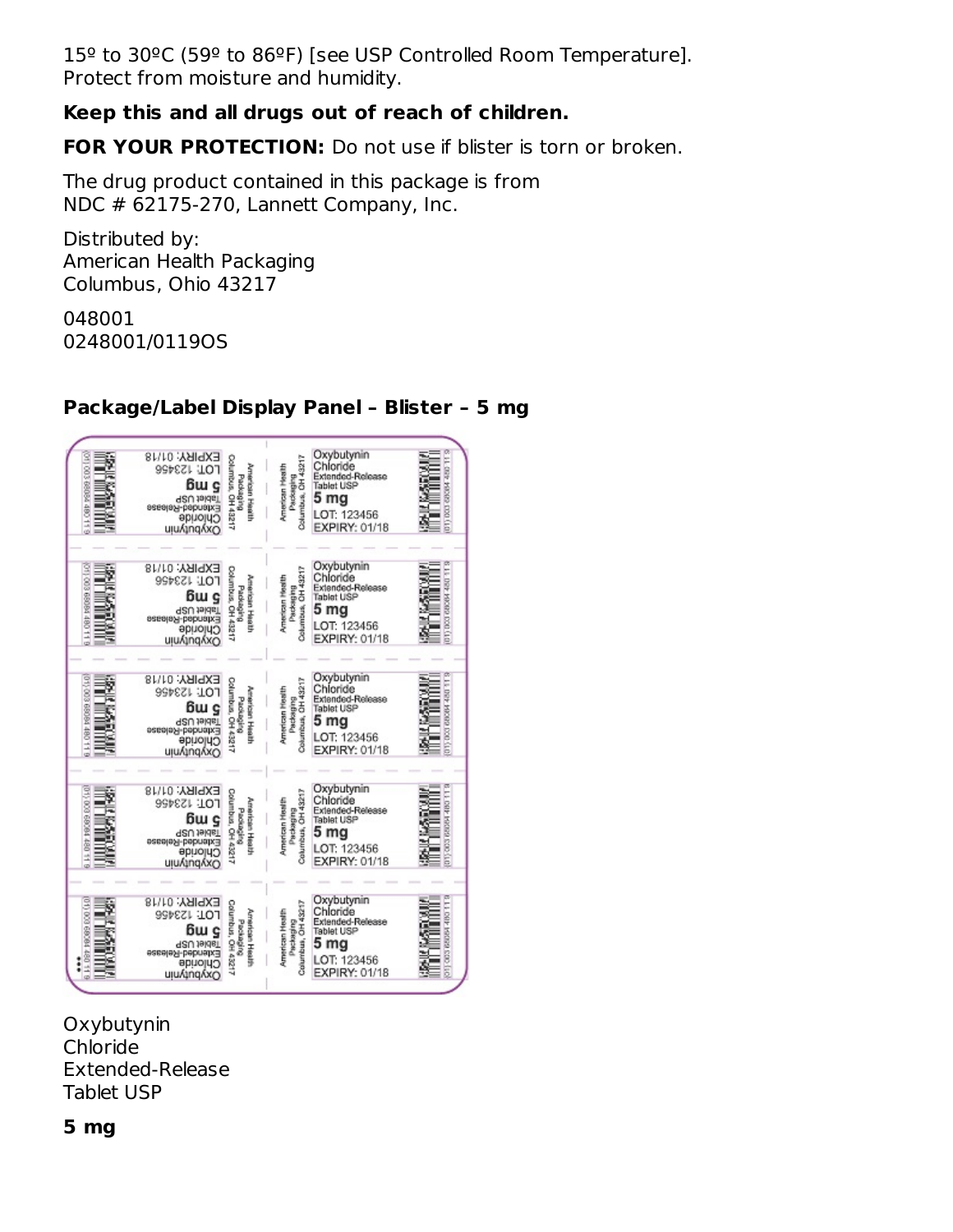## **Package/Label Display Panel – Carton – 10 mg**



NDC 68084- **610**-21

**Oxybutynin Chloride** Extended-Release Tablets USP

#### **10 mg**

#### **30 Tablets (3 × 10) Rx Only**

#### **Each Tablet Contains:**

10 mg oxybutynin chloride in an extended-release formulation.

**Usual Dosage:** Once daily. See package insert for full prescribing information.

**Store** at 20º to 25ºC (68º to 77ºF); excursions permitted between 15º to 30ºC (59º to 86ºF) [see USP Controlled Room Temperature]. Protect from moisture and humidity.

### **Keep this and all drugs out of reach of children.**

**FOR YOUR PROTECTION:** Do not use if blister is torn or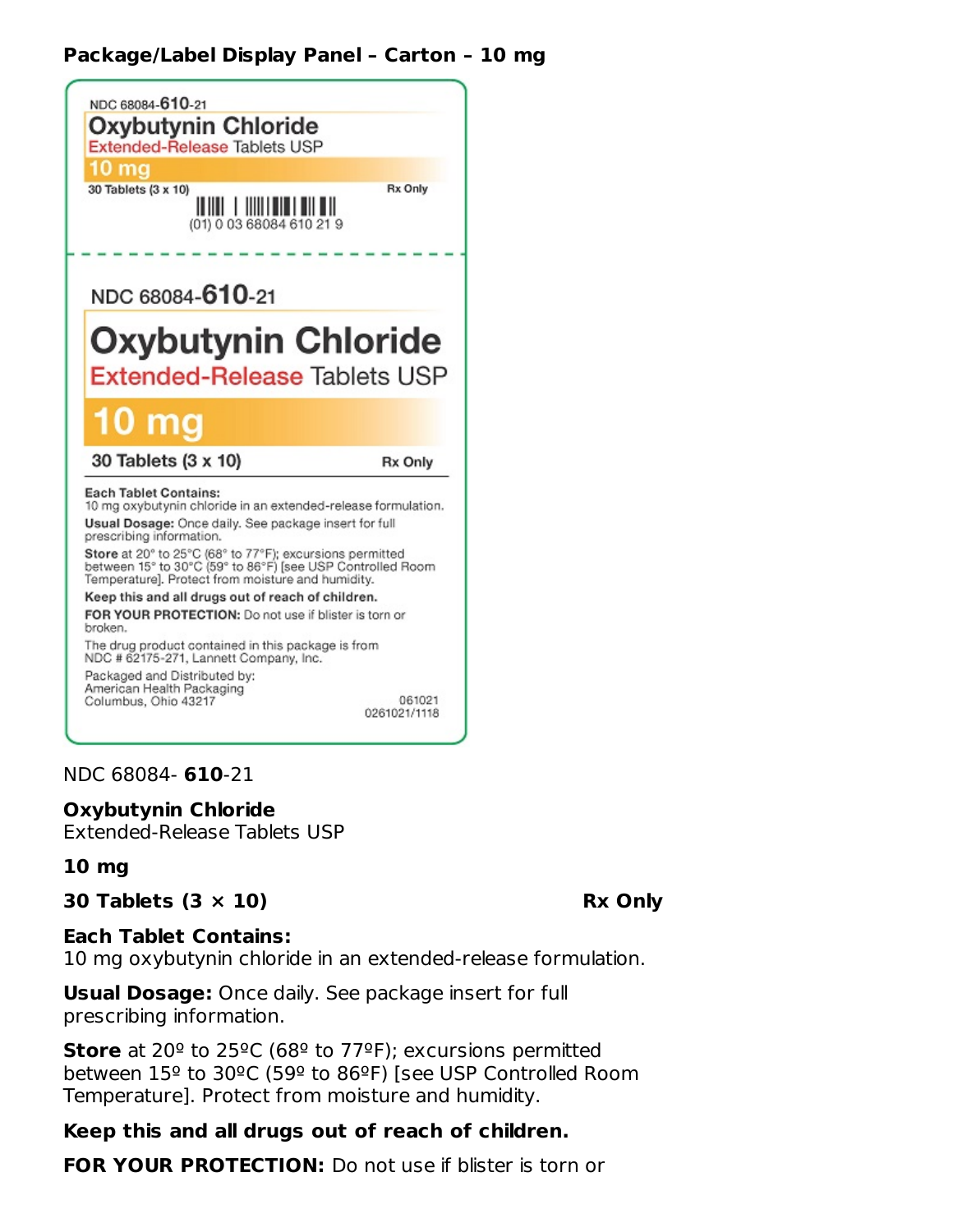broken.

The drug product contained in this package is from NDC # 62175-271, Lannett Company, Inc.

Packaged and Distributed by: American Health Packaging Columbus, Ohio 43217

061021 0261021/1118

## **Package/Label Display Panel – Blister – 10 mg**

| Oxybutynin Chloride<br>Extended-Release<br>Tablet USP 10 mg<br>boolif pasiwal<br>(01) 003 68084 610 11 0<br>American Health Packaging, Columbus, Ohio 43217  | Expiry: xx/xx<br>CC: XXXXXX  | Expiry: xxixx<br>Lot; xxxxxx | Oxybutynin Chloride<br>Extended-Release<br>Tablet USP 10 mg<br>MGU MGARM<br>(01) 003 68084 610 11 0<br>American Health Packaging, Columbus, Ohio 43217    |
|--------------------------------------------------------------------------------------------------------------------------------------------------------------|------------------------------|------------------------------|-----------------------------------------------------------------------------------------------------------------------------------------------------------|
| Oxybutynin Chloride<br>Extended-Release<br>Tablet USP 10 mg<br>MAGIN BAXIS TIM<br>(01) 003 68084 610 11 0<br>American Health Packaging, Columbus, Ohio 43217 | Expiry: xx/xx<br>10. XXXXXX  | Expiry: xx/xx<br>Lot: xxxxxx | Oxybutynin Chloride<br>Extended-Release<br>Tablet USP 10 mg<br>MGU MGA 2011<br>(01) 003 68084 610 11 0<br>American Health Packaging, Columbus, Ohio 43217 |
| Oxybutynin Chloride<br>Exfended-Release<br>Tablet USP 10 mg<br>MC III RAXION.<br>003 68084 610 11 0<br>rican Health Packaging, Columbus, Ohio 43217          | Expiry: xx/xx<br>01. XXXXXX  | Expiry: xx/xx<br>Lot: xxxxxx | Oxybutynin Chloride<br>Extended-Release<br>Tablet USP 10 mg<br>MGIN MARAT<br>(01) 003 68084 610 11 0<br>American Health Packaging, Columbus, Ohio 43217   |
| Oxybutynin Chloride<br>Extended-Release<br>Tablet USP 10 mg<br>MAGIN BARANG IN<br>(01) 003 68084 610 11 0<br>American Health Packaging, Columbus, Ohio 43217 | Expiry: xx/xx<br>CXXXXX 10   | Expiry: xx/xx<br>Lot: xxxxxx | Oxybutynin Chloride<br>Extended-Release<br>Tablet USP 10 mg<br>ራሪዘር ፍላጎ የአማ<br>(01) 003 68084 610 11 0<br>American Health Packaging, Columbus, Ohio 43217 |
| Oxybutynin Chloride<br>Extended-Release<br>Tablet USP 10 mg<br>Malli Rosia<br>(01) 003 68084 610 11 0<br>American Health Packaging, Columbus, Ohio 43217     | Expiry: xx/xx<br>XXXXXX :10" | Expiry: xx/xx<br>Lot: xxxxxx | Oxybutynin Chloride<br>Extended-Release<br>Tablet USP 10 mg<br>bacin Mary<br>(01) 003 68084 610<br>American Health Packaging, Columbus, Ohio 43217        |

#### Oxybutynin Chloride Extended-Release<br>Tablet USP **10 mg** Tablet USP **10 mg**

| OXYBUTYNIN CHLORIDE EXTENDED RELEASE<br>oxybutynin chloride tablet, extended release |                                          |                              |                                  |  |  |
|--------------------------------------------------------------------------------------|------------------------------------------|------------------------------|----------------------------------|--|--|
| <b>Product Information</b>                                                           |                                          |                              |                                  |  |  |
| <b>Product Type</b>                                                                  | <b>HUMAN PRESCRIPTION</b><br><b>DRUG</b> | <b>Item Code</b><br>(Source) | NDC:68084-480(NDC:62175-<br>270) |  |  |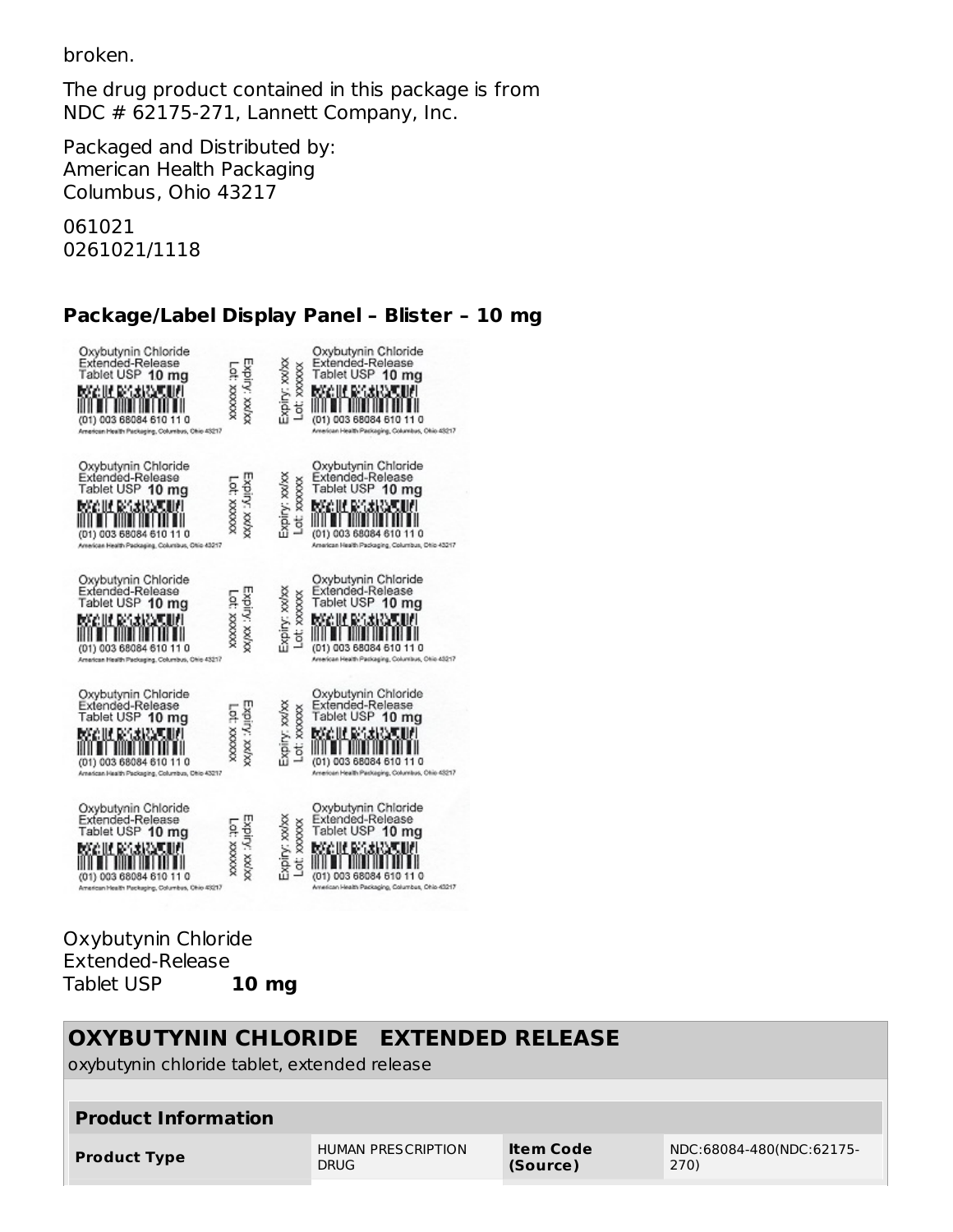|  | <b>Route of Administration</b> | ORAL |
|--|--------------------------------|------|
|--|--------------------------------|------|

| <b>Active Ingredient/Active Moiety</b>                                       |                                   |                 |
|------------------------------------------------------------------------------|-----------------------------------|-----------------|
| <b>Ingredient Name</b>                                                       | <b>Basis of Strength Strength</b> |                 |
| <b>OXYBUTYNIN CHLORIDE</b> (UNII: L9F3D9RENQ) (OXYBUTYNIN - UNII:K9P6MC7092) | OXYBUTYNIN CHLORIDE 5 mg          |                 |
|                                                                              |                                   |                 |
|                                                                              |                                   |                 |
| <b>Inactive Ingredients</b>                                                  |                                   |                 |
| <b>Ingredient Name</b>                                                       |                                   | <b>Strength</b> |
| <b>FERROSOFERRIC OXIDE (UNII: XM0M87F357)</b>                                |                                   |                 |
| <b>CELLULOSE ACETATE (UNII: 3J2P07GVB6)</b>                                  |                                   |                 |
| <b>SILICON DIOXIDE (UNII: ETJ7Z6XBU4)</b>                                    |                                   |                 |
| <b>ANHYDROUS DEXTROSE (UNII: 5SL0G7R0OK)</b>                                 |                                   |                 |
| HYPROMELLOSE, UNSPECIFIED (UNII: 3NXW29V3WO)                                 |                                   |                 |
| LACTOSE, UNSPECIFIED FORM (UNII: J2B2A4N98G)                                 |                                   |                 |
| <b>MAGNESIUM STEARATE (UNII: 70097M6I30)</b>                                 |                                   |                 |
| <b>MANNITOL (UNII: 30WL53L36A)</b>                                           |                                   |                 |
| POLYETHYLENE GLYCOL, UNSPECIFIED (UNII: 3WO0SDW1A)                           |                                   |                 |
| <b>PROPYLENE GLYCOL (UNII: 6DC9Q167V3)</b>                                   |                                   |                 |
| TARTARIC ACID (UNII: W48881119H)                                             |                                   |                 |
| <b>TITANIUM DIOXIDE (UNII: 15FIX9V2JP)</b>                                   |                                   |                 |
| <b>TRIACETIN (UNII: XHX3C3X673)</b>                                          |                                   |                 |

## **Product Characteristics**

| Color           | white        | <b>Score</b>        | no score        |
|-----------------|--------------|---------------------|-----------------|
| <b>Shape</b>    | <b>ROUND</b> | <b>Size</b>         | 7 <sub>mm</sub> |
| <b>Flavor</b>   |              | <b>Imprint Code</b> | KU;270          |
| <b>Contains</b> |              |                     |                 |

## **Packaging**

| <b>Item Code</b> | <b>Package Description</b>                                                 | <b>Marketing Start</b><br>Date | <b>Marketing End</b><br><b>Date</b> |
|------------------|----------------------------------------------------------------------------|--------------------------------|-------------------------------------|
|                  | 1 NDC:68084-480-<br>01 02 100 in 1 BOX, UNIT-DOSE                          | 01/05/2012                     |                                     |
|                  | 1 NDC:68084-480- 1 in 1 BLISTER PACK; Type 0: Not a Combination<br>Product |                                |                                     |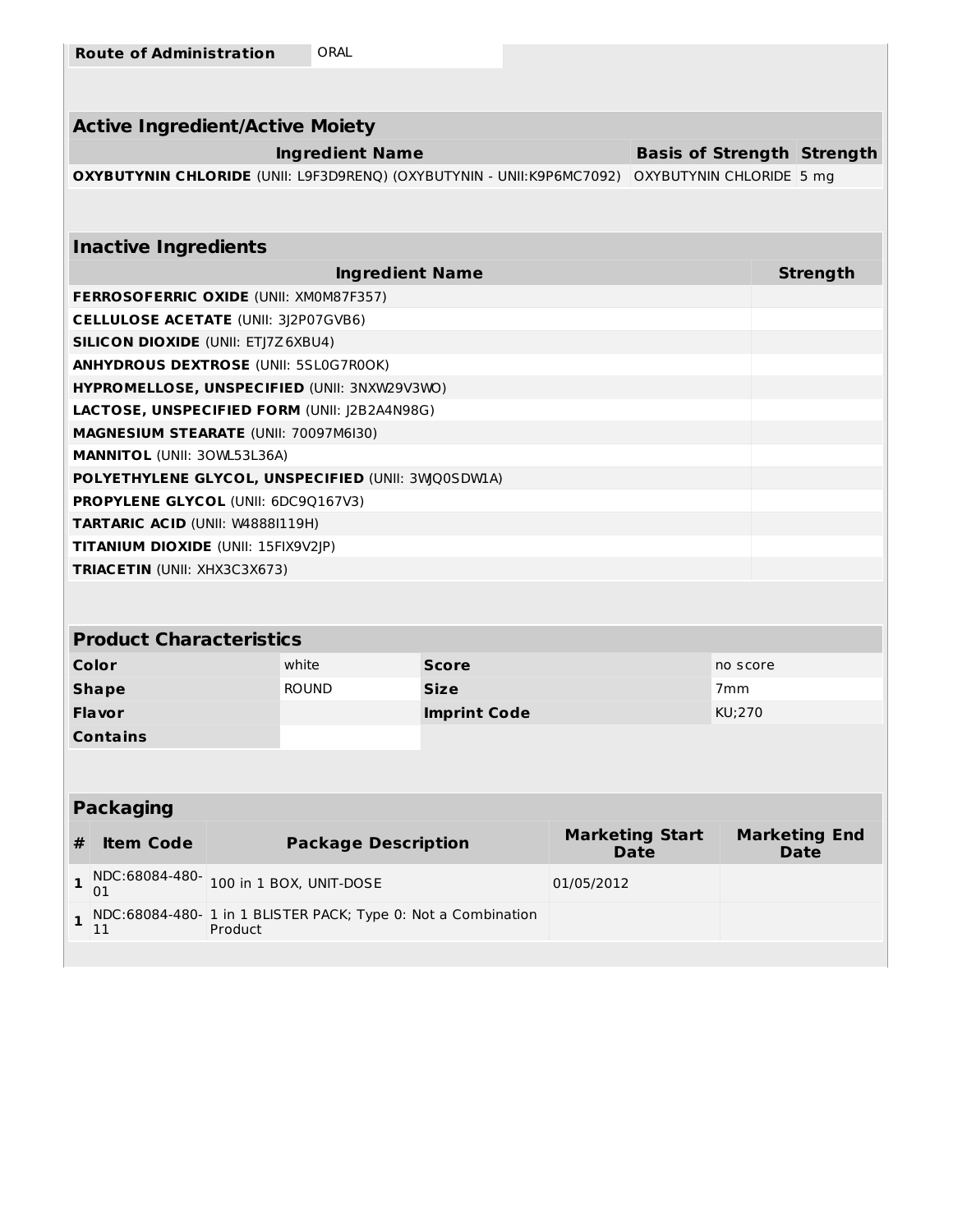| $8 -$<br>7<br>$6 -$<br>$5 -$<br>$\overline{\mathbf{4}}$<br>$3 -$<br>2 <sup>1</sup><br>$\overline{1}$ |                                                           |                          |                                          |                              |
|------------------------------------------------------------------------------------------------------|-----------------------------------------------------------|--------------------------|------------------------------------------|------------------------------|
| $\mathbf{0}$<br>$\mathop{\mathrm{mm}}\nolimits$<br>$\dot{2}$<br>$\mathbf{0}$                         | 3<br>5                                                    | 6<br>$\overline{7}$<br>8 | 10<br>12<br>$\dot{9}$<br>$\overline{11}$ | 15<br>13<br>14               |
|                                                                                                      |                                                           |                          |                                          |                              |
| <b>Marketing Information</b>                                                                         |                                                           |                          |                                          |                              |
| <b>Marketing</b><br>Category                                                                         | <b>Application Number or Monograph</b><br><b>Citation</b> |                          | <b>Marketing Start</b><br>Date           | <b>Marketing End</b><br>Date |
| <b>ANDA</b>                                                                                          | ANDA078503                                                |                          | 01/05/2012                               |                              |

## **OXYBUTYNIN CHLORIDE EXTENDED RELEASE** oxybutynin chloride tablet, extended release **Product Information Product Type** HUMAN PRESCRIPTION DRUG **Item Code (Source)** NDC:68084-610(NDC:62175- 271) **Route of Administration** ORAL **Active Ingredient/Active Moiety Ingredient Name Basis of Strength Strength OXYBUTYNIN CHLORIDE** (UNII: L9F3D9RENQ) (OXYBUTYNIN - UNII:K9P6MC7092) OXYBUTYNIN CHLORIDE 10 mg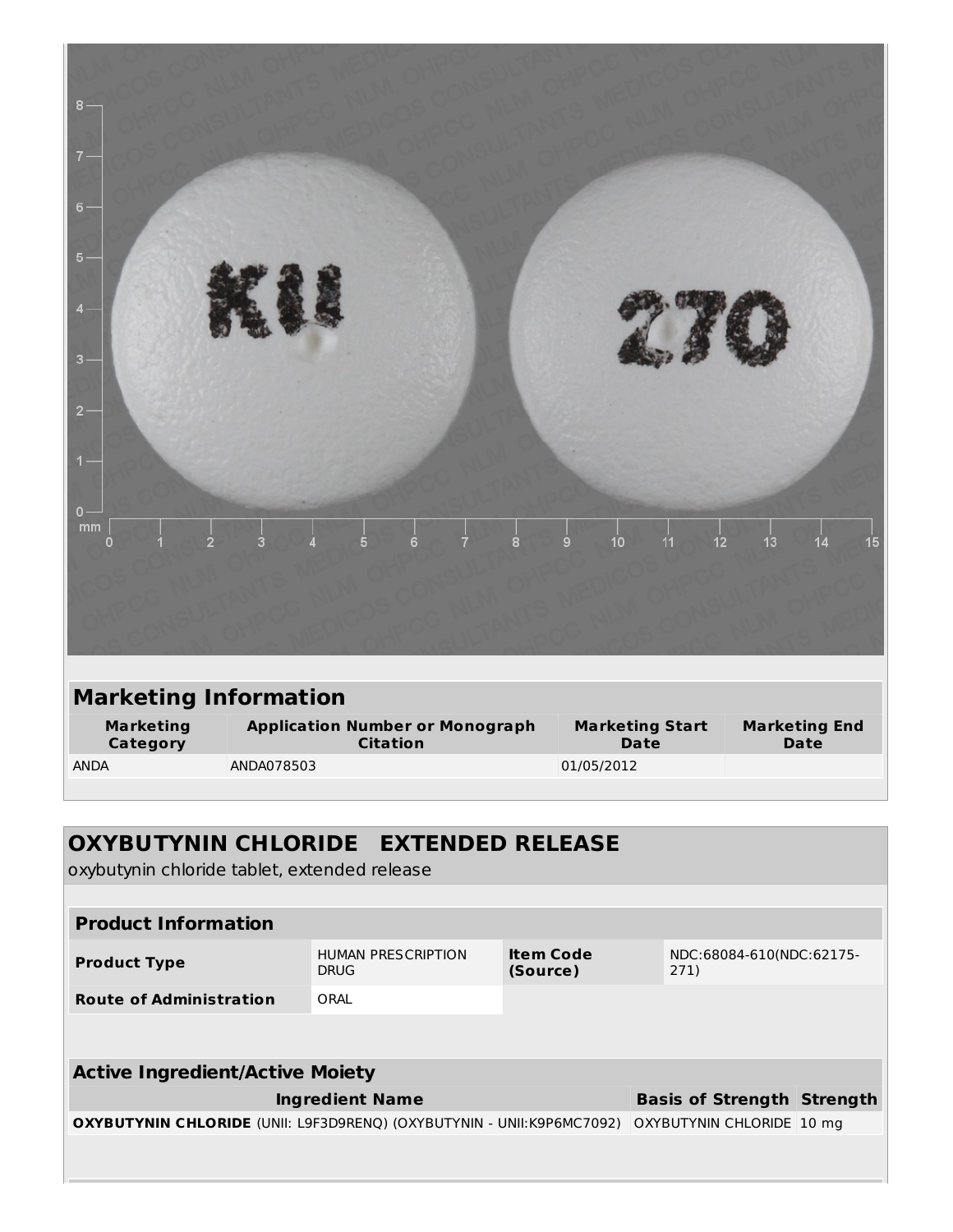| <b>Inactive Ingredients</b>                         |          |  |  |
|-----------------------------------------------------|----------|--|--|
| <b>Ingredient Name</b>                              | Strength |  |  |
| <b>FERROSOFERRIC OXIDE (UNII: XMOM87F357)</b>       |          |  |  |
| <b>CELLULOSE ACETATE (UNII: 3)2P07GVB6)</b>         |          |  |  |
| <b>SILICON DIOXIDE (UNII: ETJ7Z6XBU4)</b>           |          |  |  |
| <b>ANHYDROUS DEXTROSE (UNII: 5SL0G7R0OK)</b>        |          |  |  |
| <b>HYPROMELLOSE, UNSPECIFIED (UNII: 3NXW29V3WO)</b> |          |  |  |
| <b>LACTOSE, UNSPECIFIED FORM (UNII: J2B2A4N98G)</b> |          |  |  |
| <b>MAGNESIUM STEARATE (UNII: 70097M6I30)</b>        |          |  |  |
| <b>MANNITOL (UNII: 30WL53L36A)</b>                  |          |  |  |
| POLYETHYLENE GLYCOL, UNSPECIFIED (UNII: 3WO0SDWIA)  |          |  |  |
| <b>PROPYLENE GLYCOL (UNII: 6DC90167V3)</b>          |          |  |  |
| <b>TARTARIC ACID (UNII: W48881119H)</b>             |          |  |  |
| <b>TITANIUM DIOXIDE</b> (UNII: 15FIX9V2JP)          |          |  |  |
| <b>TRIACETIN</b> (UNII: XHX3C3X673)                 |          |  |  |
|                                                     |          |  |  |

## **Product Characteristics**

| Color           | white        | <b>Score</b>        | no score        |
|-----------------|--------------|---------------------|-----------------|
| <b>Shape</b>    | <b>ROUND</b> | <b>Size</b>         | 8 <sub>mm</sub> |
| <b>Flavor</b>   |              | <b>Imprint Code</b> | KU;271          |
| <b>Contains</b> |              |                     |                 |

## **Packaging**

| <b>Item Code</b> | <b>Package Description</b>                                              | <b>Marketing Start</b><br><b>Date</b> | <b>Marketing End</b><br><b>Date</b> |
|------------------|-------------------------------------------------------------------------|---------------------------------------|-------------------------------------|
|                  | NDC:68084-610-<br>21<br>21                                              | 11/06/2012                            |                                     |
|                  | NDC:68084-610-1 in 1 BLISTER PACK; Type 0: Not a Combination<br>Product |                                       |                                     |
|                  |                                                                         |                                       |                                     |